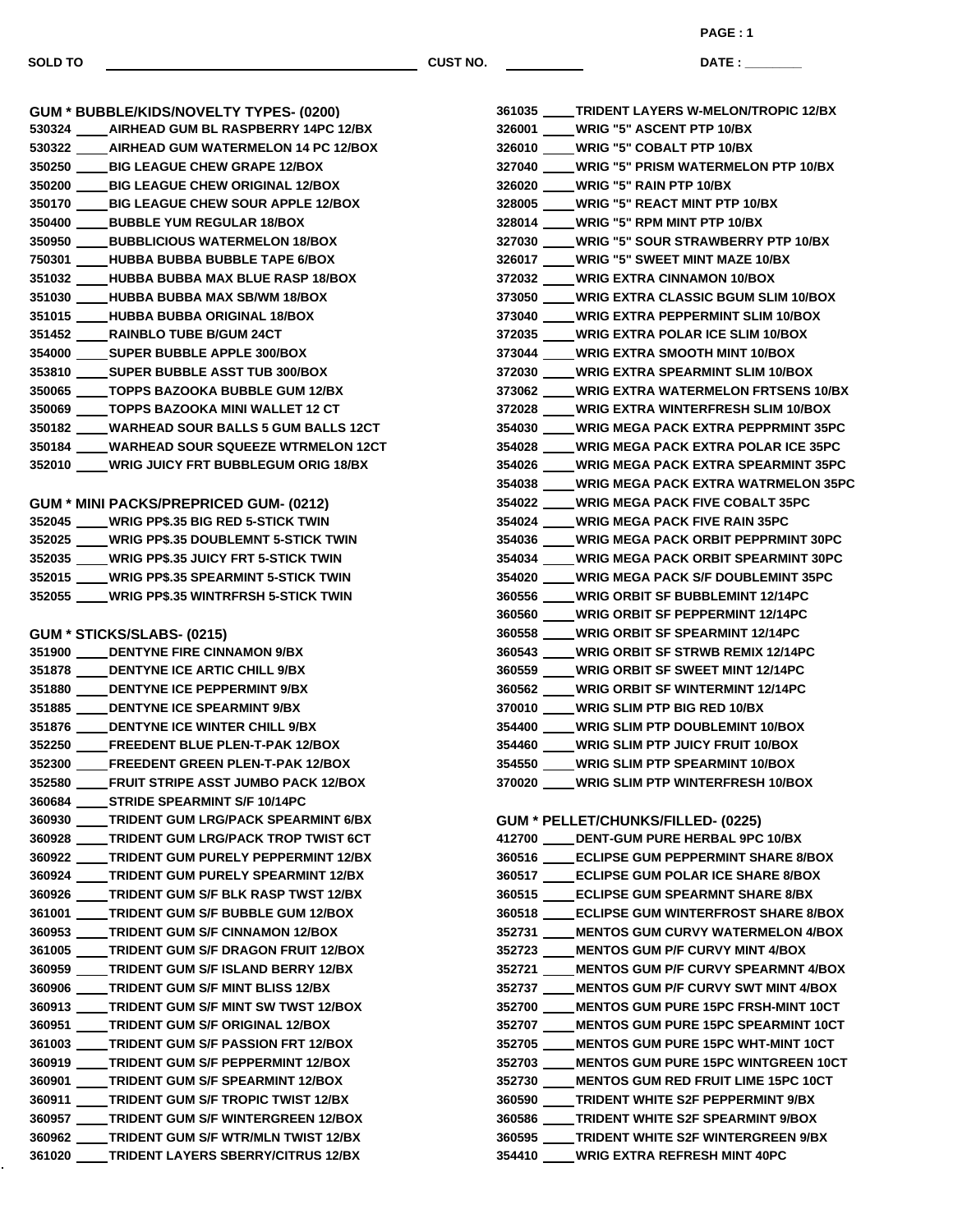**PAGE : 2**

**DATE : \_\_\_\_\_\_\_\_\_\_\_\_\_\_\_**

| <b>GUM * PELLET/CHUNKS/FILLED- (0225)</b>                                                           |
|-----------------------------------------------------------------------------------------------------|
| 354408 ____ WRIG EXTRA REFRESH MIXED BERRY 40PC                                                     |
| 354412 ____ WRIG EXTRA REFRESH MIXED FRUIT 40PC                                                     |
| 354002 ____WRIG EXTRA REFRESH POLAR ICE 40PC                                                        |
| 354004 WRIG EXTRA REFRESH SPEARMINT 40PC                                                            |
| 354476 ____WRIG J/FRT COLLISION STRAB-WMELON                                                        |
| 354470 ____ WRIG J/FRT STARBURST S-BERRY 10/BX                                                      |
| 360766 ____WRIG ORBIT WHITE PEPP SFT/CHEW 15PC                                                      |
| 360764 ____WRIG ORBIT WHT SPRMNT SFT/CHEW 15PC                                                      |
|                                                                                                     |
| GUM&MINT * LRG PK/BOTTLES/POUCH- (0227                                                              |
| 346088 _____ ICE BRKR GUM ICE-CUBE 40/CUP B/CHRY                                                    |
| 346071 ICE BRKR GUM ICE-CUBE 40/CUP CINN                                                            |
| 346085 _____ ICE BRKR GUM ICE-CUBE 40/CUP GRAPE                                                     |
| 346075 _____ ICE BRKR GUM ICE-CUBE 40/CUP PPRMNT                                                    |
| 346090 _____ ICE BRKR GUM ICE-CUBE 40/CUP RASP                                                      |
| 346080 _____ ICE BRKR GUM ICE-CUBE 40/CUP SPRMNT                                                    |
| 346082 _____ ICE BRKR GUM ICE-CUBE 40/CUP WNTGRN<br>352739 ____ MENTOS GUM VITAMIN 45PC-CITRUS 6/BX |
|                                                                                                     |
| 515225 _____ TIC TAC BTL-200 FRT ADVENTURE 4/BOX                                                    |
| 361324 TRIDENT FRESH S/F PEPRMNT 40PC BTL<br>361326 ____ TRIDENT FRESH S/F SPRMINT 40PC BTL         |
| 361318 ____ TRIDENT VIBE BTL SPEARMNT RUSH 6/BX                                                     |
| 361316 _____ TRIDENT VIBE BTL TROPICAL BEAT 6/BX                                                    |
| 361622 ____ TRIDENT VIBEB BTL PEPPERMINT 6/BX                                                       |
|                                                                                                     |
| 361328 _____ TRIDENT VIBES BTL SOUR 6/BX                                                            |
|                                                                                                     |
| <b>COUGH DROPS- (0230)</b><br>411316 ____ HALLS MINIS CHERRY 8/3.75 OZ                              |
| 411312 ____ HALLS MINIS HONEY/LEMON 8/3.75 OZ                                                       |
| 411314 _____HALLS MINIS MENTHOL 8/3.75 OZ                                                           |
| 411351 HALLS 12/BAG 30'S C/DROP CHERRY                                                              |
| 411352 ____ HALLS 12/BAG 30'S C/DROP HONEY LEMN                                                     |
| 411353 ____ HALLS 12/BAG 30'S C/DROP MENTHOLPTS                                                     |
| 411300 ____ HALLS 20/STICK C/DROP CHERRY                                                            |
| 411350 ____ HALLS 20/STICK C/DROP HONEY LEMON                                                       |
| 411250 HALLS 20/STICK C/DROP MENTHOLYPTUS                                                           |
| 411310 HALLS 20/STICK C/DROP STRAWBERRY                                                             |
| 411370 ____ HALLS 20/STICK C/DROP VIT-C ASST                                                        |
| 412300 LUDEN'S WILD CHERRY C/DROP 20/BOX                                                            |
| 412340 ____VICKS COUGH DROP CHERRY 20/BOX                                                           |
| 412342 VICKS COUGH DROP MENTHOL 20/BOX                                                              |
|                                                                                                     |
| <b>ANTACID ROLL TABLETS- (0235)</b>                                                                 |
| 412371 _____ ROLAIDS EXTRA STR ORIG MINT 12/BX                                                      |
| 412441 ROLAIDS ULTRA STRENGTH FRUIT 12/BX                                                           |
| 412910 ____TUMS CHEWY CHERRY 12/BOX                                                                 |
| 412792 _____ TUMS E-X ASSORTED BERRIES 12/BOX                                                       |
| 412790 ____TUMS E-X ASST FRUIT 12/BOX                                                               |
| 412900 _____ TUMS SMOOTHIES ASST FRUIT 9/BOX                                                        |
| 412890 _____ TUMS ULTRA BERRIES 12/BOX                                                              |
| 412880 ____TUMS ULTRA PEPPERMINT 12/BOX                                                             |
|                                                                                                     |
| <b>BREATH MINTS- (0240)</b>                                                                         |
| 410108 _____ ALTOID SMALLS PEPPERMINT 9/BOX                                                         |
| 410110 _____ ALTOID SMALLS WINTERGREEN 9/BOX                                                        |
|                                                                                                     |

**ALTOID TINS ARCTIC PEPPERMINT 8/BOX**

| 410112 ALTOID TINS ARCTIC STRAWBERRY 8/BOX       |
|--------------------------------------------------|
| 410116 _____ ALTOID TINS ARCTIC WINTERGREEN 8/BX |
| 410130 _____ ALTOID TINS PEPPERMINT 12/BOX       |
| 410132 _____ ALTOID TINS WINTERGREEN 12/BOX      |
| 410150 _____ BREATH SAVERS PEPPERMINT 24/BOX     |
| 410200 _____ BREATH SAVERS SPEARMINT 24/BOX      |
| 410250 _____ BREATH SAVERS WINTERGREEN 24/BOX    |
| 410147 _____ BREATH SAVERS 3-HOUR PPMINT 8/BOX   |
| 410145 _____ BREATH SAVERS 3-HOUR SPMINT 8/BOX   |
| 410188 _____ ICE BREAKER DUO GRAPE MINT 8/BX     |
| 410160 ICE BREAKER DUO RASPBERRY MINT 8/BX       |
| 410164 ICE BREAKER DUO STRAWBERY MINT 8/BX       |
| 410166 _____ ICE BREAKER DUO WATERMELN MINT 8/BX |
| 410275 _____ ICE BREAKER MINT CINNAMON 8/BOX     |
| 410260 ICE BREAKER MINT ORIGINAL 8/BOX           |
| 410262 _____ ICE BREAKER MINT SPEARMINT 8/BOX    |
| 410270 _____ ICE BREAKER MINT WINTERGREEN 8/BOX  |
| 410272 _____ ICE BREAKER SOURS BERRY 8/BOX       |
| 410265 _____ ICE BREAKER SOURS PELLET 8/BOX      |
| 410902 _____ LIST COOL MINT POCKET MIST 6/BOX    |
| 410890 LIST COOL MINT POCKET PACKS 12/BX         |
| 412628 MENTOS CLEAN BREATH PEPPERMNT 12/BX       |
| 412630 ____ MENTOS CLEAN BREATH WNTRGREEN 12/BX  |
| 412455 _____ TIC TAC BERRY ADVENTURE BIG 12/BOX  |
| 412435 TIC TAC FRESHMINT WHITE BIG 12/BX         |
| 412453 TIC TAC FRUIT ADVENTURE BIG 12/BOX        |
| 412430 _____ TIC TAC ORANGE BIG 12/BOX           |
| 412550 _____ TIC TAC WINTERGREEN 12/BX           |
|                                                  |

## **CANDY \* ROLL- (0245)**

| 411560 | <b>L/SAVER ROLLS BUTTER RUM 20/BOX</b>   |
|--------|------------------------------------------|
| 411800 | <b>L/SAVER ROLLS FIVE FLAVORS 20/BOX</b> |
| 411850 | <b>L/SAVER ROLLS PEP-O-MINT 20/BOX</b>   |
| 412200 | <b>L/SAVER ROLLS WINT-O-GREEN 20/BOX</b> |
| 591335 | <b>MENTOS ROLL CINNAMON 15/BX</b>        |
| 591330 | <b>MENTOS ROLL GREEN APPLE 15/BX</b>     |
| 591345 | <b>MENTOS ROLL MINT 15/BX</b>            |
| 591340 | <b>MENTOS ROLL MIXED FRUIT 15/BX</b>     |
| 591348 | <b>MENTOS ROLL RAINBOW 15/BOX</b>        |
| 591338 | <b>MENTOS ROLL SPEARMINT 15/BOX</b>      |
| 591342 | <b>MENTOS ROLL STRAWBERRY 15/BOX</b>     |

## **CANDY \* PENNY- (0250)**

| 510260 | <b>TOOTSIE FROOTIES APPLE 360/BAG</b>      |
|--------|--------------------------------------------|
| 510258 | <b>TOOTSIE FROOTIES BLUE RASP 360/BAG</b>  |
| 510257 | <b>TOOTSIE FROOTIES GRAPE 360/BAG</b>      |
| 510264 | <b>TOOTSIE FROOTIES LEMON/LIME 360/BAG</b> |
| 510262 | <b>TOOTSIE FROOTIES STRAWBERRY 360/BAG</b> |
| 510265 | <b>TOOTSIE FROOTIES WATERMELON 360/BAG</b> |
| 510256 | TOOTSIE ROLL CHOCOLATE 360/BAG             |
|        |                                            |

## **CANDY \* DISPLAY JARS- (0265)**

| 542005 | ATKINSON PEANUT BUTTER BAR 160/JAR       |
|--------|------------------------------------------|
| 542012 | <b>BIT-O-HONEY CHANGEMAKER JAR 190CT</b> |
| 542010 | <b>CHIC-O-STICK CHANGEMAKER 160/JAR</b>  |
| 581645 | <b>CINNAMON SQUARE LOLLIPOP 100/TUB</b>  |
| 520060 | <b>FERRARA PAN ATOMIC FIREBALL 150CT</b> |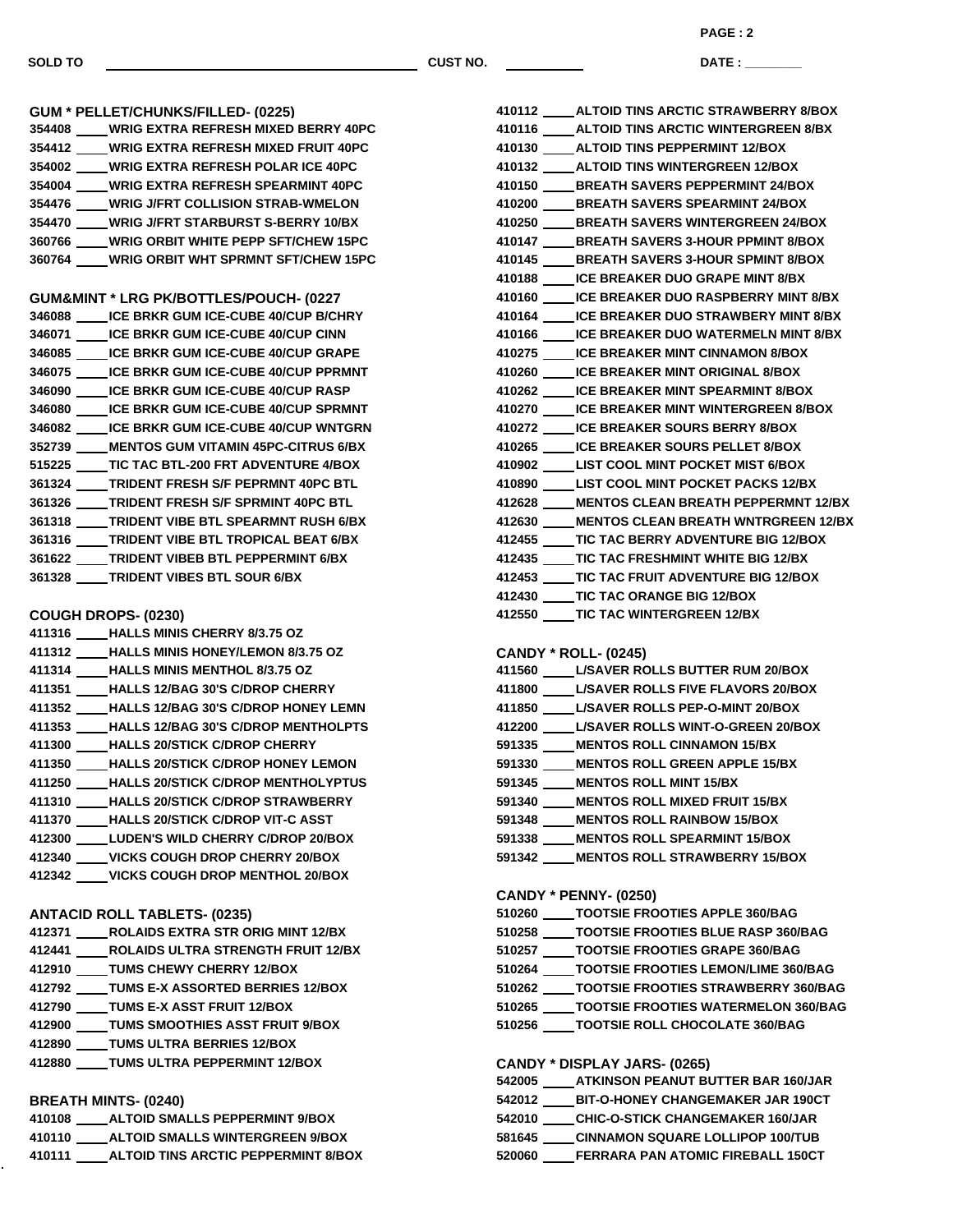**PAGE : 3**

**DATE : \_\_\_\_\_\_\_\_\_\_\_\_\_\_\_**

| CANDY * DISPLAY JARS- (0265)<br>520065 ____FERRARA PAN LEMONHEADS 150CT |
|-------------------------------------------------------------------------|
| 540425 LAFFY TAFFY APPLE 145/JAR                                        |
| 540401 LAFFY TAFFY BANANA 145/JAR                                       |
| 540453 LAFFY TAFFY BLUE RASP 145/JAR                                    |
| 540451 LAFFY TAFFY CHERRY 145/JAR                                       |
| 540411 LAFFY TAFFY GRAPE 145/JAR                                        |
| 592660 NOW & LATER ASST SOFT JAR 120 CT                                 |
| 540100 PEARSON MINTS 240/JAR                                            |
| 520800 _____ SMARTIES 180/JAR                                           |
| 510671 STEWART SOFT PEPPERMINTS IW 600/JAR                              |
| 540455 TOOTSIE ROLL 280/JAR                                             |
| 552010 TOOTSIE ROLL 96/JAR                                              |
| <b>CANDY * CHANGEMAKERS- (0270)</b>                                     |
| 530250 ____ AIRHEAD CHANGEMAKER BLUE RASP 36/BX                         |
| 530210 _____ AIRHEAD CHANGEMAKER CHERRY 36/BX                           |
| 530230 _____ AIRHEAD CHANGEMAKER GRN APPLE 36/BX                        |
| 530263 _____ AIRHEAD CHANGEMAKER ORANGE 36/BX                           |
| 530235 ____ AIRHEAD CHANGEMAKER S/BERRY 36/BOX                          |
| 530240 _____ AIRHEAD CHANGMAKER WATERMELON 36/BX                        |
| 530260 _____ AIRHEAD CHANGMAKR WHT MYSTERY 36/BX                        |
| 530002 _____ ANDES CREME DE MENTHE 120/BOX                              |
| 530025 _____ ANDES CREME DE MENTHE 72/GRAVITY BX                        |
| 550060 ATKINSON LONG BOY COCONUT 48/BX                                  |
| 510150 _____ ATKINSON PEANUT BUTTER BARS 160/BOX                        |
| 550010 CANDY NECKLACES 24CT                                             |
| 551013 CELLAS CHOC FOIL CHERRIES 72/BOX                                 |
| 580930 CHARM SUP/SIZE BLO-POP ASST 48/BOX                               |
| 550460 CHARMS BLO POP WHAT-A-MELON 48/BOX                               |
| 550345 CHARMS BLO POPS ASSORTED 100/BOX                                 |
| 550405 _____ CHARMS BLO POPS BLACK CHERRY 48/BOX                        |
| 550360 CHARMS BLO POPS BLUE RAZZ 48/BOX                                 |
| 550400 _____ CHARMS BLO POPS CHERRY 48/BOX                              |
| 550350 CHARMS BLO POPS SOUR APPLE 48/BOX                                |
| 550415 CHARMS FLUFFY STUFF COT CANDY 48/BX                              |
| 550650 CHARMS SWEET & SOUR *POP* 48/BOX                                 |
| 550640 CHARMS SWEET POPS 48/BOX                                         |
| 510160 CHIC-O-STICK CHANGEMAKER 160/BX                                  |
| 520050 DUM DUM POPS 120/BOX                                             |
| 550627 FUN DIP CANDY 48/BOX                                             |
| 530120 ____ HERSHEY ASSORTED MINIATURES 120/BX                          |
| 560440 _____ JOLLY RANCHER LOLLIPOPS 50/BOX                             |
| 520700 _____ JR WATERMELON STIX KISSES 160/BOX                          |
| 540050 REESE CUP CHANGEMAKER 105/BX                                     |
| 550050 ____ SIXLETS 48/BOX                                              |
| 510625 ______ SLO POKE CHANGEMAKER 48/BX                                |
| 550015 _____ SMARTIES GIANT 36/BOX                                      |
| 550340 TOOTSIE CARAMEL APPLE POP 48/BOX                                 |
| 550100 _____TOOTSIE POPS ASSORTED 100/BOX                               |
| 550150 _____ TOOTSIE ROLL BAR 48/BOX                                    |
| 540458 _____ TOOTSIE ROLL 240/BOX                                       |
| 592757 TURTLES PECAN CHANGEMAKER 60/BOX                                 |
| 560900 _____ YORK MINT CHANGEMAKER 175/BX                               |
|                                                                         |

**FERRARA PAN APPLEHEADS 24/.25 PP**

| 581045 FERRARA PAN BOSTN BAKED BEAN 24/.25                                           |
|--------------------------------------------------------------------------------------|
| 581051 FERRARA PAN CHERRYHEADS 24/.25 PP                                             |
| 581021 FERRARA PAN CHEWY LEMONHEADS 24/.25                                           |
| 581057 ____FERRARA PAN CHEWY REDHEADS 24/.25                                         |
| 581025 ____FERRARA PAN CHEWY TROP FRNDS 24/.25                                       |
| 581055 ____FERRARA PAN JAWBUSTERS 24/.25 PP                                          |
| 581047 ____FERRARA PAN LEMONHEADS 24/.25 PP                                          |
| 581041 ____FERRARA PAN RED HOTS 24/.25 PP                                            |
| 721614 ____HI-CHEW STRAWBERRY CHEWS 15CT STICK                                       |
| 581075 ____ HOT TAMALES ORIGINAL PP \$.25 24/BOX                                     |
| 581216 _____ LAFFY TAFFY ROPE APPLE 24/BOX                                           |
| 581226 _____ LAFFY TAFFY ROPE BANANA 24/BX                                           |
| 581214 _____ LAFFY TAFFY ROPE BLUERASP 24/BOX                                        |
| 581231 _____ LAFFY TAFFY ROPE CHERRY 24/BOX                                          |
| 581221 _____ LAFFY TAFFY ROPE GRAPE 24/BOX                                           |
| 581313 _____ LAFFY TAFFY ROPE MYSTERY 24/BOX                                         |
| 581211 _____ LAFFY TAFFY ROPE STRAWBERRY 24/BOX                                      |
| 581070 ____ MIKE & IKE TROPICAL PP \$.25 24/BOX                                      |
| 592635 NOW & LATER APPLE PP \$.25 24/BOX                                             |
| 592652 NOW & LATER BANANA PP \$.25 24/BOX                                            |
| 592646 _____ NOW & LATER BLUE/RAD PP \$.25 24/BX                                     |
| 592639 NOW & LATER CHERRY PP \$.25 24/BOX                                            |
| 592641 NOW & LATER GRAPE PP \$.25 24/BOX                                             |
|                                                                                      |
| 592655 NOW & LATER SOFT BANANA PP\$.25 24CT                                          |
| 592643 ____ NOW & LATER STRAWBERRY PP\$.25 24/BX                                     |
| 592645 ____ NOW & LATER TROP PUNCH PP\$.25 24/BX                                     |
| 592637 NOW & LATER WATERMELON PP\$.25 24/BX                                          |
|                                                                                      |
|                                                                                      |
| <b>CANDY * MISCELLANEOUS- (0285)</b>                                                 |
| 665643 ____CHUPA CHUPS DRUM ASST LOLLIPOP 60CT                                       |
| 721616 ____HI-CHEW MANGO CHEWS 15CT STICK                                            |
| 721624 _____HI-CHEW WATERMELON CHEWS 15CT STICK                                      |
| 867502 RAINDROP ICE CREAM CANDY POP 20CT                                             |
| 867504 RAINDROP MAGIC POTION 12/2.29 OZ                                              |
| 867520 RAINDROP MINI GUMMY NOODLES 12/1.2Z                                           |
| 867514 RAINDROP MINI GUMMY PIZZA 12/1.4 OZ                                           |
| 867516 ____ RAINDROP MINI GUMMY SUSHI 12/1.4 OZ                                      |
| 867518 ____RAINDROP MINI GUMMY TACO 16/1.8 OZ                                        |
| 678512 RAINDROP SMALL GUMMY HAMBURGER 9CT                                            |
|                                                                                      |
| <b>CANDY * STANDARD BARS MARS BRANDS- (()</b>                                        |
| 591242 ____ DOVE DARK CHOCOLATE BAR 18/BOX                                           |
| 591245 _____ DOVE MILK CHOCOLATE BAR 18/BOX                                          |
| 591258 ____ M&M CRUNCHY COOKIE 24/BX                                                 |
| 591352 ____ M&M FUDGE BROWNIE 24CT                                                   |
| 591320 ____ M&M MINIS TUBES 24/BX                                                    |
| 591310 ____ M&M PEANUT BUTTER 24/BX                                                  |
| 591250 ____ M&M PEANUT 48/BX                                                         |
| 591301 ____ M&M PLAIN 36/BX                                                          |
| 591510 ____ MILKY WAY MIDNIGHT 24/BX                                                 |
| 591501 ____ MILKY WAY ORIGINAL 36/BX                                                 |
| 592500 _____ SKITTLES ASSORTED SINGLE 36/BX                                          |
| 592515 _____ SKITTLES SOURS SINGLES 24/BX                                            |
| 592505 _____ SKITTLES TROPICAL SINGLE 36/BX                                          |
| 592510 _____ SKITTLES WILD BERRY SINGLES 36/BX<br>591350 _____ SNICKERS ALMOND 24/BX |

**SNICKERS ORIGINAL 48/BX**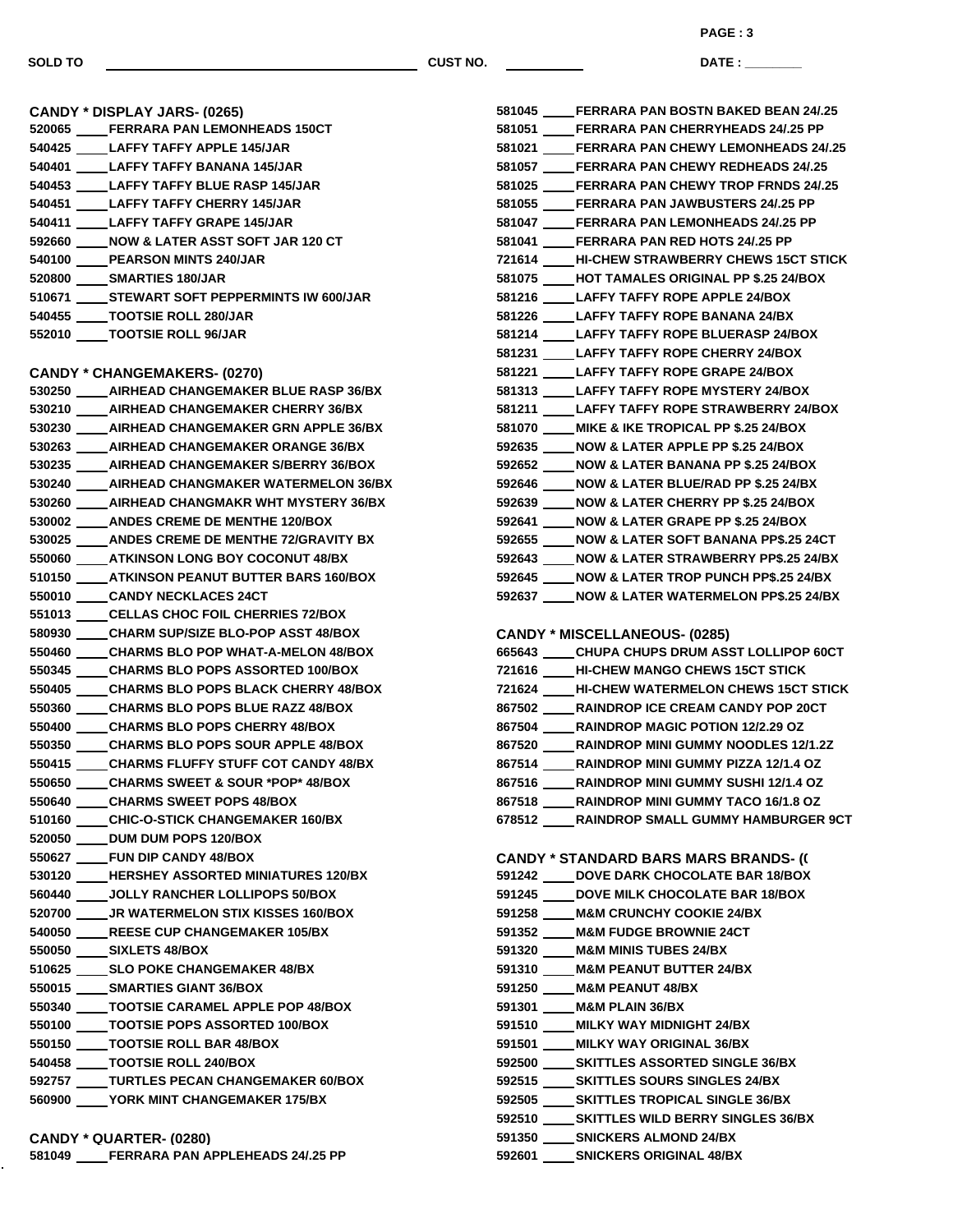**PAGE : 4**

**DATE : \_\_\_\_\_\_\_\_\_\_\_\_\_\_\_**

**CANDY \* STANDARD BARS MARS BRANDS- (0) SNICKERS PB SQUARED 18/BX SNICKERS PEANUT BROWNIE 24/BX SNICKERS WHITE 24/BX STARBURST DUOS CHEWS SINGLE 24/BX STARBURST FAVE RED SINGLES 24/CT STARBURST MINI SOUR POUCH SNGL 24CT STARBURST MINIS ORIGINAL POUCH 24CT STARBURST MINIS S/U POUCH 8/8Z STARBURST MINIS SOUR S/U POUCH 8/8Z STARBURST ORIGINAL SINGLES 36/BOX TWIX COOKIE & CREAM 20CT TWIX SALTED CARAMEL 20CT THREE MUSKETEERS 36/BX TWIX CARAMEL BAR 36/BOX CANDY \* STANDARD BARS HERSHEY BRAND ALMOND JOY 36/BOX CARAMELLO 18/BOX FIFTH AVENUE 18/BOX HEATH BAR 18/BX HERSHEY ALMOND STANDARD BAR 36/BOX HERSHEY COOKIES N CREME 36/BOX HERSHEY MILK CHOCOLATE 36/BOX HERSHEY SPECIAL DARK 36/BOX JR FRUIT CHEWS ASST 12/BOX KIT KAT BIG KAT SINGLE 24/BOX KIT KAT DUOS MINT SINGLE 24CT KIT KAT DUOS MOCHA SINGLE 24CT KIT KAT DUOS STRAWBERRY SINGLE 24CT KIT KAT STANDARD BAR 36/BOX KIT KAT WHITE CHOCOLATE 24/BOX MOUNDS BAR 36/BOX MR GOODBAR 36/BOX PAYDAY CHOCOLATE 24/BOX PAYDAY 24/BOX REESE BIG CUP W/POTATO CHIPS 16/BOX REESE SNACK CAKE CRUNCHY 12/BOX REESE SNACK CAKE 12/BOX REESE'S BIG CUP W/PRETZEL 16/BOX REESE'S BIG CUP 16/BOX REESE'S FAST BREAK 18/BX REESE'S NUTRAGEOUS BAR 18/BX REESE'S PEANUT BUTTER CUP 36/BOX REESE'S PIECES PLAIN 18/BX REESE'S SNACK BAR 12CT REESE'S STICKS 20/BX REESE'S TAKE-5 BAR 18/BOX REESE'S WHITE CHOCOLATE PBC 24/BOX ROLO SALTED CARAMEL 36/BOX ROLO 36/BOX SKOR BAR 18/BOX TWIZZLERS STRAWBERRY 18/BX WHOPPERS SINGLES 24/BOX WHATCHAMACALLIT BAR 36/BOX YORK PEPPERMINT PATTIES 36/BOX ZERO BAR 24/BOX**

|        | CANDY * STANDARD BARS GENERAL BRNDS                                                                |
|--------|----------------------------------------------------------------------------------------------------|
|        | 531105 _____ AIRHEAD BIG BAR BL-RAS/CHERRY 24/BX                                                   |
|        | 531120 ____ AIRHEAD BIG BAR SBERRY/WMELON 24/BX                                                    |
|        | 531136 _____ AIRHEAD BITES 2 OZ FRUIT 18/BX                                                        |
|        | 531150 ____ AIRHEAD BITES 2 OZ XTR R-BOW 18/BOX                                                    |
|        | 531138 _____ AIRHEAD ROPES/FILLED 18/2Z                                                            |
|        | 530312 ____ AIRHEAD XTR BLUEST RASPBERRY 18/BOX                                                    |
|        | 530310 ____ AIRHEAD XTR RAINBOW ORIGINAL 18/BOX                                                    |
|        | 530314 ____ AIRHEAD XTR SRFUL RAIN/BERRY 18/BOX                                                    |
| 531127 | ____AIRHEAD 5 BAR ASST CHKSTAND 18/BX                                                              |
|        | 590051 BABY RUTH STANDARD BAR 24/BOX                                                               |
|        | 590060 BIG HUNK 24/BOX                                                                             |
|        | 590190 _____ BLACK COW CHOC CHEWY CARAMEL 24/BOX                                                   |
|        | 590080 _____ BOTTLE CAPS ROLL 24/BOX                                                               |
|        | 308378 BOYER CLARK CUP TWIN PACK 24/1.5Z                                                           |
|        | 590152 BUTTERFINGER BAR SINGLE 36/BX                                                               |
| 590237 | CHARLESTON CHEW CHOCOLATE 24/BOX                                                                   |
|        | 590235 _____ CHARLESTON CHEW VANILLA 24/BOX                                                        |
|        | 550330 CHARMS BLO POPS MINIS 24/BOX                                                                |
|        | 590240 CHERRY MASH 24/BOX                                                                          |
|        | 590300 CHEWY SWEETARTS GIANT 36/BOX                                                                |
|        | 590351 CHIC-O-STICK STANDARD 24/BOX                                                                |
| 591751 | <b>CRUNCH STANDARD BAR 36/BOX</b>                                                                  |
|        | 590525 GOBSTOPPERS STANDARD 24/BOX                                                                 |
|        | 590403 HARIBO GOLD BEARS ORIGINAL 24/BOX                                                           |
|        | 591150 _____ JUNIOR MINTS 24/BOX                                                                   |
|        | 591212 L/SAVER KG GUMMIE COLLISION 15/BX                                                           |
|        | 591219 L/SAVER KG GUMMIE WILDBERRY 15/BX                                                           |
|        | 591210 L/SAVER KG GUMMIE 5-FLAVOR 15/BOX                                                           |
|        | 592838 LAFFY TAFFY BANANA 24/BX                                                                    |
|        | 592840 LAFFY TAFFY BITES 24/BX                                                                     |
|        | 592850 LAFFY TAFFY CHERRY 24/BOX                                                                   |
|        | 592901 LAFFY TAFFY GRAPE 24/BOX                                                                    |
|        | 592950 LAFFY TAFFY STRAWBERRY 24/BOX                                                               |
|        | 591190 LAFFY TAFFY VARIETY 24/BOX                                                                  |
|        | 592956 LAFFY TAFFY WATERMELON 24/BOX                                                               |
|        | 822182 LINDT STICK CARAMEL 24/1.3 OZ                                                               |
| 591226 | SKITTLES GUMMIE BERRY PEG 12/5.8 OZ                                                                |
|        | 591228 _____ SKITTLES GUMMIE ORIG PEG 12/5.8 OZ                                                    |
|        | 591253 ____ MAMBA FRUIT CHEWS SOUR 24/BOX                                                          |
| 591241 | MAMBA FRUIT CHEWS 24/BOX                                                                           |
| 591247 | MAMBA TROPICAL FRUIT CHEWS 24/BOX                                                                  |
|        | 591662 ____ NERDS GRAPE N STRAWBERRY 36/BOX                                                        |
|        | 591670 _____ NERDS ROPE RAINBOW 24/BOX                                                             |
|        | 591664 _____ NERDS WATERMELON N CHERRY 36/BOX                                                      |
| 591861 | NOW & LATER ASSORTED BAR 24/BOX                                                                    |
|        | 591863 _____ NOW & LATER CHEWY RED MX BAR 24/BOX                                                   |
|        | 570180 ____POPPIES COCONUT MACAROON 24CT                                                           |
|        | 591188 _____ RAINBOW COCONUT STANDARD BAR 24/BX                                                    |
|        | 592260 _____ ROCKY ROAD MILK CHOCOLATE 24/BOX                                                      |
|        | 592452 _____ SIXLETS 24/1.75 OZ                                                                    |
|        | 590180 _____ SLO POKE CHEWY CARAMEL BAR 24/BOX<br>592470 _____ SOUR PATCH KIDS ASSORTED SNG 24/BOX |
|        |                                                                                                    |
|        | 592478 _____ SOUR PATCH SS WATERMELON 24/2 OZ                                                      |
|        | 592484 ______ SOUR PUNCH ASST MINI BITES 18/2 OZ                                                   |
|        | 592482 _____ SOUR PUNCH BLUE RASPBERRY 2Z 24/BX                                                    |
|        | 592485 SOUR PUNCH RAINBOW 2 OZ 24/BOX                                                              |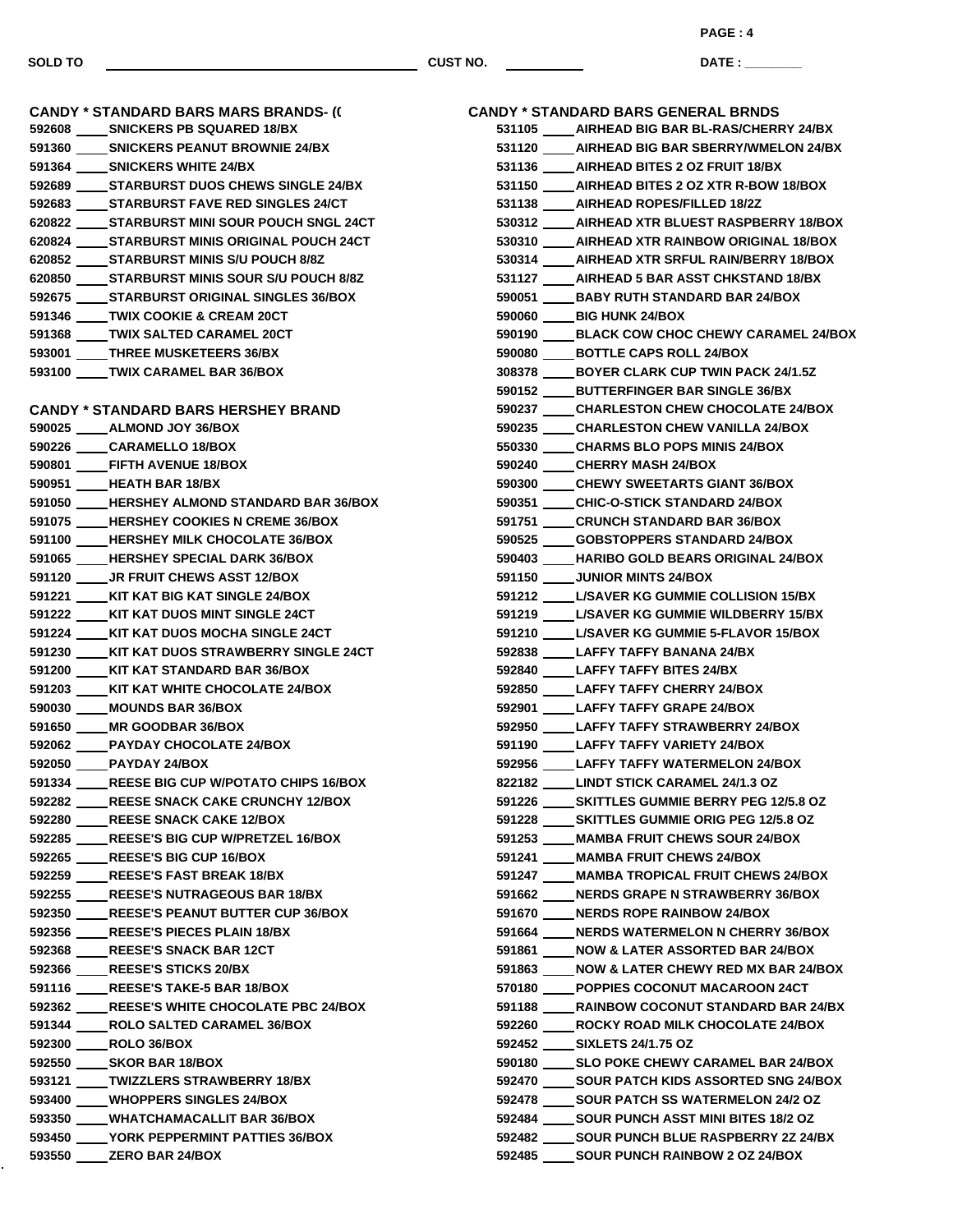**CANDY \* STANDARD BARS GENERAL BRNDS SOUR PUNCH STRAW GRAPE 2 OZ 24/BOX SOUR PUNCH STRAWBERRY 2 OZ 24/BOX SOUR PUNCH WATERMELON 2 OZ 24/BOX SPREE \*CHEWY\* 24/BOX SPREE ROLL 36/BOX SUGAR BABIES 24/BOX SUGAR DADDY POPS 24/BOX SWEDISH FISH BERRY SNG 24/BOX SWEETART KAZOOZLE CHERY/PUNCH 24/BX SWEETART ROLL 36/BOX TOBLERONE SINGLE MILK 24/1.2 OZ TOOTSIE POP DROPS CANDY 24/BOX TOOTSIE ROLL 36/BOX WERTHER'S ORG SOFT 12/4.51 PEG BAGS**

**CANDY \* CEREAL BARS & SPEC SNACKS- (0310) ANDERSON 3 OZ PEANUT PATTIES 24/BOX CINNAMON TOAST CRUNCH LRG BAR 12/BX COCOA PUFFS LARGE BAR 12/BOX FERRERO ROCHER HZL/NUT CHOC 12/BX GOLDEN GRAHM LG CHOC/MARS BAR 12/BX KINDER BUENO BAR 4PC KING 8/3 OZ KINDER JOY BUENO BAR 20/1.5 OZ KINDER JOY BUENO CNTR UNIT 30/1.5Z LUCKY CHARMS TREAT LARGE BAR 12/BX YOWIE CHOC SURPRISE CNT/UNIT 12/DSP**

**WERTHER'S ORIGINAL ROLL 12/BOX**

**ALTERNATIVE \* HEALTH/ENERGY/PROTEIN- ( ATKIN CARAMEL NUT ROLL BAR 8/1.55Z ATKIN CHOC NUT CARAMEL BAR 12/1.55Z CLIF BAR CH/CHIP PNT/CRNCH 12/BX CLIF BAR CHOC BROWNIE 12/BOX CLIF BAR CHOC-CHIP CHEWY 12/BX CLIF BAR COCONUT CHOC/CHIP 12/BX CLIF BAR NUT BUTTER CHOC/PB 12/BOX CLIF BAR NUT BUTTER COCO/ALM 12/BOX CLIF BAR PNB BANANA DRK CHOC 12/BX CLIF BAR PNB CRUNCHY 12/BOX CLIF BAR WT-CHOC/MAC NUT CHWY 12/BX CLIF BUILDER CHOCOLATE MINT 12/BX CLIF BUILDER PNB 12/BOX DETOUR WHEY 90G PRTN BR CK DGH/CRML FIT CRUNCH CHC/CHP COKIE/DOUGH 12CT FIT CRUNCH MILK&COOKIE PROTEIN 12CT FIT CRUNCH PNB PROTEIN 12CT FIT CRUNCH PNT BUTTER & JELLY 12CT MET-RX BIG100 COL-CK-CRN 9CT #55701 MET-RX PRO+ CHOC CHUNK 9 CT MET-RX PRO+ CHOC RST/PNT 9 CT MET-RX PROT+ PNB CUP BAR 9 CT P/BAR PTN+ BAR CKIE/CRM 15/BX #6635 P/BAR PTN+ BAR PNB/CHOC 15/BX#93925 P/BAR PTN+ BAR VANILLA 15/BX #55877 PURE-PRO PNB BAR 6/BOX #13805 QUEST CHIP CHILI LIME 8/1.1Z**

 **QUEST CHIP LOAD TACO 8/1.1Z QUEST CHIP NACHO 8/1.1Z QUEST CHIP RANCH 8/1.1Z QUEST FUDGE BROWNIE 12/1.48 OZ QUEST GOOEY CARMEL CANDY BAR 12CT QUEST PEANUT BUTTER CUP 12/1.48 OZ QUEST PROTEIN BAR BIRTHDAY CKE 12CT QUEST PROTEIN BAR CH CRML CHNK 12CT QUEST PROTEIN BAR COOKIE/CREAM 12CT QUEST PROTEIN BAR OTMEL C/CHIP 12CT QUEST PROTEIN C/CHIP CKY DGH 12CT QUEST PROTEIN COOKIE CH/CHIP 12CT QUEST PROTEIN COOKIE PB/C/CHIP 12CT QUEST PROTEIN COOKIE PNB 12/2.04 QUEST PROTEIN S'MORES 12/2.12 OZ SKINNYPOP POPCORN ORIGINAL 6/1 OZ SKINNYPOP POPCORN WHITE CHED 6/1 OZ CANDY \* KING SIZE MARS BRANDS- (0320) DOVE KG DARK CHOC AND PNB 20CT DOVE KG MILK CHOC CARAMEL 20CT HERSHEY XL BAR CKY & CREME 12/4 OZ HERSHEY XL BAR MILK CHOC 12/4.4 OZ KIT KAT XL BAR 12/4.5 OZ M&M KING ALMOND 18/BOX M&M KING CARAMEL 24/BOX M&M KING CLASSIC MIX 18/BOX M&M KING CRUNCHY COOKIE 24/BOX M&M KING FUDGE BROWNIE 24CT M&M KING HOLIDAY PEANUT 24/BOX M&M KING MINIS TUBES 24/BOX M&M KING PEANUT BUTTER 24/BOX M&M KING PEANUT 24/BOX M&M KING PLAIN 24/BOX M&M TABLET PEANUT 3.9 OZ 12CT M&M TABLET PLAIN 4 OZ 12CT MILKY WAY KING FUDGE 24/BOX MILKY WAY KING MIDNIGHT 24/BOX MILKY WAY KING ORIGINAL 24/BOX MILKY WAY KING SALTED CARMEL 24CT REESE XL BAR 12/4.25 OZ SKITTLES KING BRIGHTSIDE KING 24/BX SKITTLES KING ORIGINAL 24/BOX SKITTLES KING SMOOTHIE 24/BX SKITTLES KING SOURS 24/BOX SKITTLES KING WILDBERRY 24/BOX SNICKERS KING ALMOND BROWNIE 24/BOX SNICKERS KING ALMOND 24/BOX SNICKERS KING CREAMY PNB 24/BOX SNICKERS KING ORIGINAL 24/BOX SNICKERS KING PB SQUARED 18/BOX SNICKERS KING PEANUT BROWNIE 24/BOX SNICKERS KING WHITE 24CT STARBURST KG EASTER JELLY BEAN 15CT STARBURST KING GUMMIE ORIGINAL 15BX STARBURST KING GUMMIE SOUR 15/BOX STARBURST KING MINI ORIGINAL 15/BOX**

**SOLD TO CUST NO.**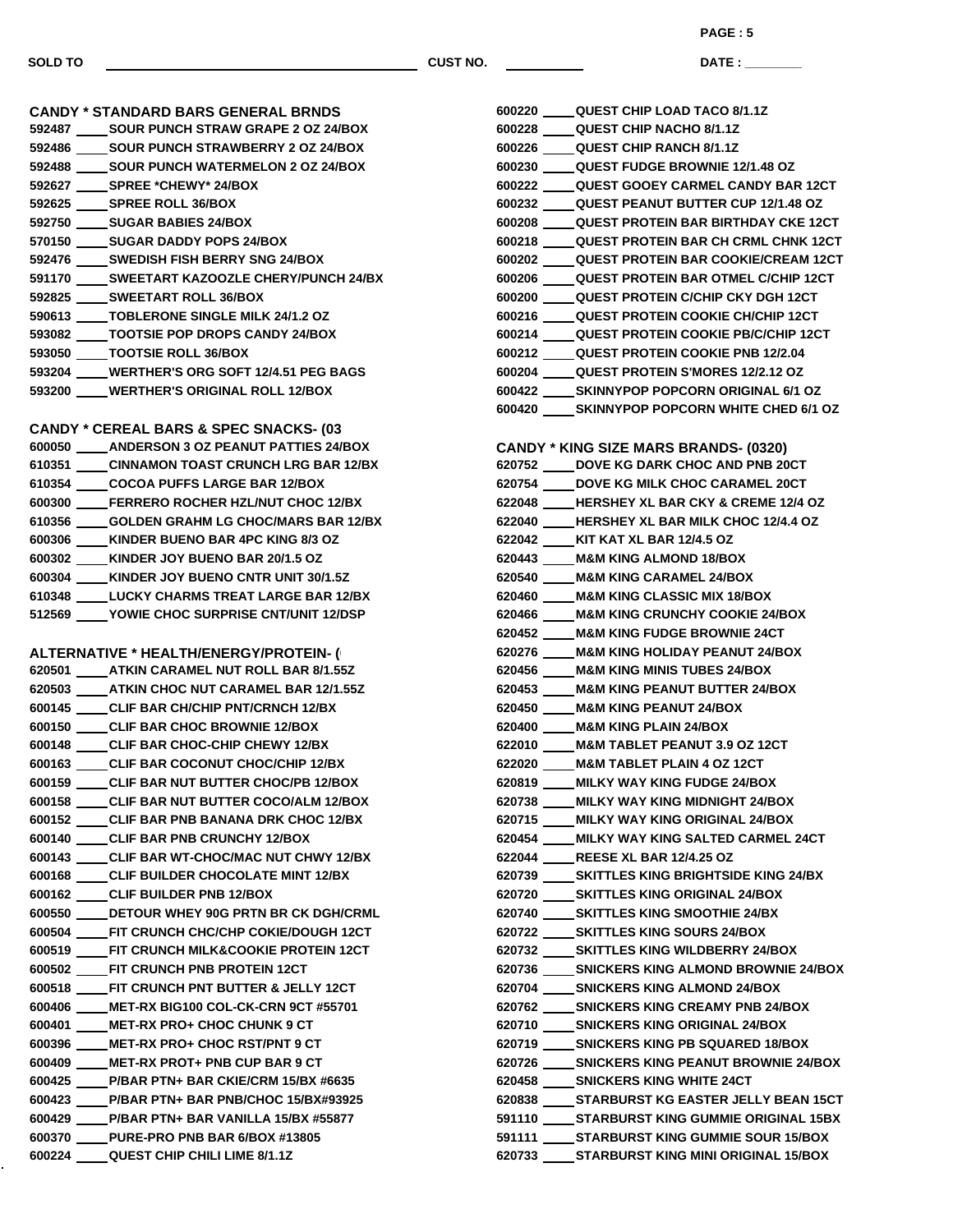**CANDY \* KING SIZE MARS BRANDS- (0320)**

**SOLD TO CUST NO.**

**DATE : \_\_\_\_\_\_\_\_\_\_\_\_\_\_\_ PAGE : 6**

**CHARMS BLO POP MINI'S KING 12/3.5OZ**

 **STARBURST KING SWIRLERS 10CT STARBURST KNG MINI FAVE REDS 15/BOX STARBURST SHARE SIZE ALL PINK 24/BX STARBURST SHARE SIZE FAV RED 24/BX STARBURST SHARE SIZE ORIGINAL 24/BX THREE MUSKETEERS KING 24/BOX TWIX KING CARAMEL 24/BOX TWIX KING COOKIES & CREME 20 CT TWIX KING SALTED CARAMEL 20 CT CANDY \* KING SIZE HERSHEY BRANDS- (0325) ALMOND JOY KING 18/BOX CARAMELLO KING SIZE 18/BOX FIFTH AVENUE KING SIZE 18/BOX HEATH KING 18/BOX HER KING COOKIES & CREAM 18/BX HERSHEY ALMOND KING SIZE 18/BOX HERSHEY MILK KING SIZE 18/BOX HERSHEY WHITE ALMD CREME KG 18/BOX MR GOODBAR KING SIZE 18/BOX JR MISFIT GUMMIES KING 12/BOX KIT KAT KING BIG KAT 16/BX KIT KAT KING DUOS MINT 24/BOX KIT KAT KING DUOS MOCHA 24/BOX KIT KAT KING DUOS STRAWBRY 24/BOX KIT KAT KING MINIS 12/BOX KIT KAT KING SIZE 24/BOX KIT KAT KING WHITE 24/BOX MOUNDS KING SIZE 18/BOX WHOZEEWHATZIT KING SIZE 18/BOX PAYDAY KING CHOCOLATE 18/BOX PAYDAY KING 18/BOX REESE BIG CUP W/PRETZEL KING 16/BX REESE CUP KING W/POTATO CHIPS 16/BX REESE'S BIG CUP KING SIZE 16/BOX REESE'S CRISPY CRUNCHY KING 18/BOX REESE'S CRUNCHY PEANUT KING 18/BOX REESE'S CUP KING SIZE 24/BOX REESE'S CUP W/R-PIECES KING 16/BOX REESE'S CUP WHITE KING 18/BOX REESE'S FAST BREAK KING SIZE 18/BOX REESE'S MINIS KING POUCH 16/BOX REESE'S NUTRAGEOUS KING 18/BOX REESE'S OUTRAGEOUS KING 18/BOX REESE'S PIECES KING SIZE 18/BOX REESE'S STICKS KING 24/BOX REESES TAKE-5 KING SIZE 18/BOX TWIZZLER P-N-P KING CHERRY 15/BOX TWIZZLER STRAWBERRY KING 15/BOX WHATCHAMACALLIT KING 18/BOX YORK MINT KING SIZE 18/BOX ZERO KING 12/BOX**

**CANDY \* KING SIZE GENERAL BRANDS- (0330) BABY RUTH KING 2PC 18/BOX BUTTERFINGER KING 2PC 18/BOX**

| 620800 ____CRUNCH KING 18/BOX                    |
|--------------------------------------------------|
| 640318 ____ DOTS ORIGINAL KING BOX 12/6.5 OZ     |
| 640311 _____ JUNIOR MINTS 12/3.5 OZ BOX          |
| 664907 ____ NERDS PEG BIG CHEWY SHARE PAK 12/4Z  |
| 664905 ____ NERDS PEG CLUSTER SHARE PACK 12/3Z   |
| 664903 ____NERDS PEG CLUSTER VERY BERRY 12/3Z    |
| 664909 _____ NERDS TWIST AND MIX 6/2.1 OZ        |
| 592205 _____ SOUR PATCH KIDS ASSORTED KING 18/BX |
| 592203 _____ SOUR PATCH KIDS W/MELON KING 18/BX  |
| 592209 _____SWEDISH FISH BERRY KING 18/BOX       |
| 620048 _____ SWEETART CHEW FSION FRUT PUNCH 3.5Z |
| 620042 _____ SWEETARTS ROPE BITES SHARE 12/3.5Z  |
| 620039 _____ SWEETARTS ROPE SHARE CHERRY 12/3.5Z |
| 620027 _____ SWEETARTS ROPE SHARE STRAWB 12/3.5Z |
| 620044 _____ SWEETARTS ROPE TWIST RAINBOW 12CT   |
| 620046 _____ SWEETARTS ROPE WATERMLON/BERRY 3.5Z |
| 820130 ____TURTLE KING ORIG 48/DSP               |
| 620706 ____TURTLES DARK CHOC PECAN 3PC 24/BOX    |
| 620705 ____TURTLES PECAN 3-PIECE KING 24/BOX     |
| 620708 ____TURTLES SEA SALT CARMEL 3PC 24/BOX    |
| 610213 ____ VALOMILK MARSHMALLOW CUPS 24/BOX     |
|                                                  |
| **********SWEET SNACKING*********** (0332)       |
| 820144 ____HER DIPPED PRETZEL 12/4.5 OZ          |
| 820155 ____HER DIPPED PRTZL COOKIE/CRM 12/4.5Z   |
| 820150 ____HER SNACK MIX POPPED 12/4 OZ          |
| 638117 ____HER SWEET SALTY SNACK MIX 10/BX       |
| 638112 ____ KIT KAT SNACK MIX 8/BX               |
| 820153 ____REESE DIPPED PRETZEL 12/4.5 OZ        |
| 820148 ____REESE SNACK MIX POPPED 12/4 OZ        |
| 638110 ____REESE SWEET SALTY SNACK MIX 10/BX     |
|                                                  |
| <b>CANDY * STAND UP BAGS- (0335)</b>             |
| 665302 ____ BARKTHINS DARK CHOC ALMOND SUB 4.7Z  |
| 665304 _____ BARKTHINS DARK CHOC PRTZL SUB 4.7Z  |
| 665310 ____ BUTTERFINGER BITES 12/8 OZ SUB BAG   |
| 667105 ____ HARIBO GOLDEN BEARS SUB 8/10 OZ      |
| 665605 ____HER POUCH KISSES SUB 16/10.8 OZ       |
| 665651 ____HER POUCH KIT KAT MINI SUB 8/7.6 OZ   |
| 665607 ____HER POUCH MINIATURES SUB 16/10.4 OZ   |
| 665609 ____HER POUCH REESE CUP SUB 16/10.5 OZ    |
| 665626 ____HER POUCH REESE PBC MINI SUB 8/7.6Z   |
| 665131 ____ HOT TAMALES FIERCE CINN SUB 8/10 OZ  |
| 665802 ____ M&M SUB PEANUT 12/5.5 OZ             |
| 665804 _____ M&M SUB PLAIN 12/5.5 OZ             |
| 665800 ____ M&M SUB PNB 8/5 OZ                   |
| 640334 ____ MIKE & IKE MEGA MIX SUB 8/10 OZ      |
| 640340 ____ MIKE & IKE ORIG FRUIT SUB 8/10 OZ    |
| 665054 ____NERDS BIG CHEWY BAG 12/6 OZ           |
| 665010 ____ NERDS PEG CLUSTER 12/5 OZ            |
| 665309 ____RAISINETS CHEWY 8/8 OZ SUB BAG        |
| 664098 _____ SOUR PATCH KID BLUE RASPBERY PEG 8Z |
| 665124 _____ SOUR PUNCH BITE RAGINRED SUB 6/9 OZ |
| 665121 _____ SOUR PUNCH BITES ASSRT SUB 12/9 OZ  |
| 665133 _____ SOUR PUNCH BITES TROPICAL SUB 12/9Z |
| 665300 _____ SPREE CHEWY 8/12 OZ SUP BAG         |
|                                                  |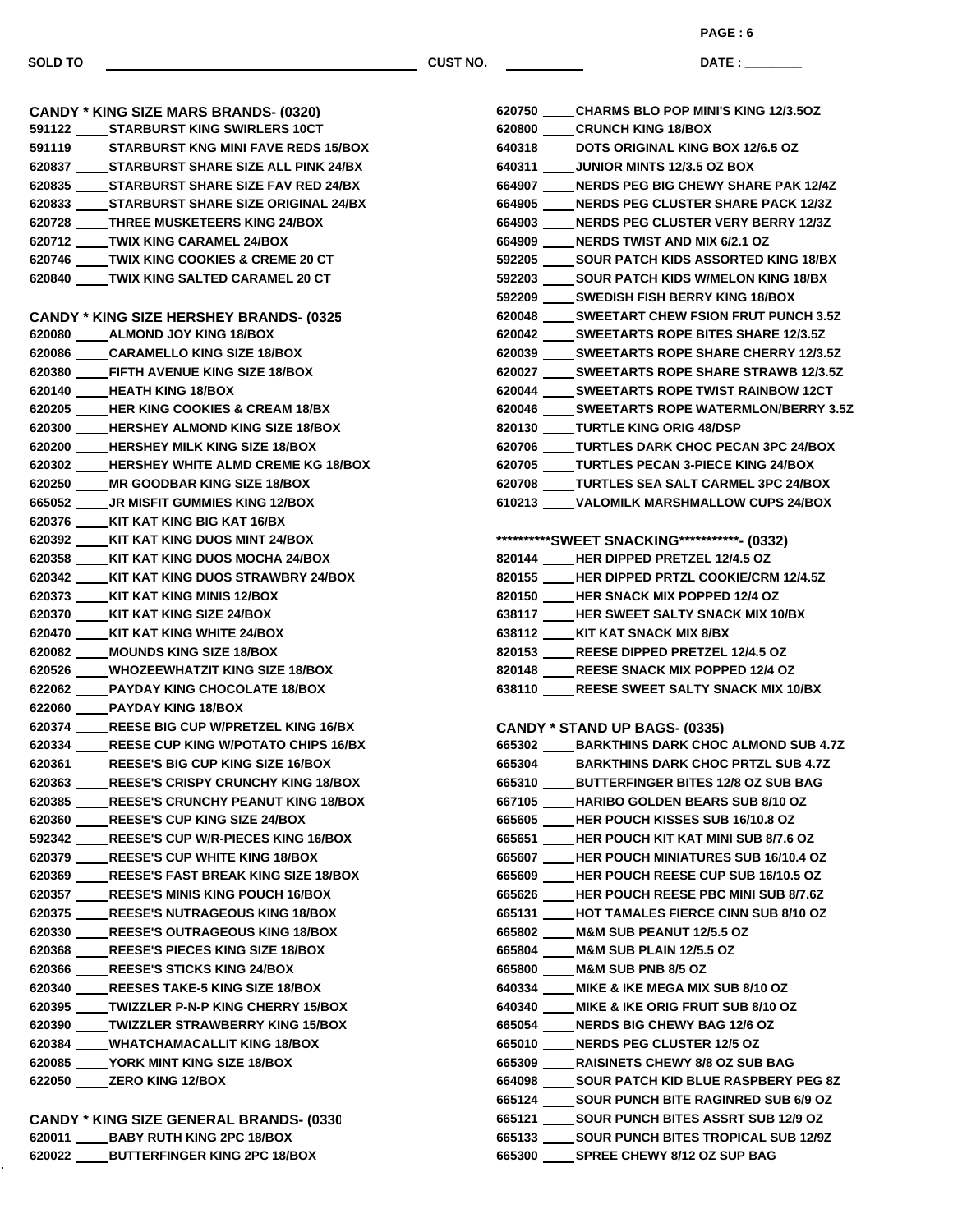ä,

**SOLD TO CUST NO.**

**DATE : \_\_\_\_\_\_\_\_\_\_\_\_\_\_\_ PAGE : 7**

| CANDY * STAND UP BAGS- (0335)                    | 570054 _____TOPPS RING POP GUMMY GEM 16/BOX        |
|--------------------------------------------------|----------------------------------------------------|
| 620854 _____ STARBURST MINIS FAVE REDS SUB 8/8Z  | 570053 _____ TOPPS RING POP TWISTED CREAM 24/BOX   |
| 665306 _____ SWEETART CHEWY MINI 8/12 OZ SUP BAG | 750138 ____TOPPS TOY/SUP HOT WHEELS 6/1.65 OZ      |
|                                                  | 750136 ____TOPPS TOY/SUP SPONGE BOB 6/1.65 OZ      |
|                                                  | 595020 _____ ZOTZ STRINGS 48/BOX                   |
| <b>CANDY * EVERYDAY ITEMS- (0340)</b>            |                                                    |
| 581143 ____FERRARA PAN TUBE CHWY LEMONHEAD 3Z    | <b>CANDY * VEND &amp; THEATER PACK- (0347)</b>     |
| 730650 ____ FLUFFY STUFF COTTON CANDY 12/1 OZ    | 640472 _____ BAKED BEANS THEATER PK 12/4.3 OZ      |
| 740930 _____ GOLD MINE NUGGET BUBBLE GUM 24/BOX  | 640327 _____ BLOW POP MINIS THEATER BOX 12/3.5Z    |
| 730616 _____ ICEE CANDY SPRAY 12/BOX             | 640474 _____ CHEWY LEMONHEAD MIX FRT THTR 12/5OZ   |
| 730622 _____ ICEE DIP-N-LIK CANDY 12/BOX         | 640399 _____ CRUNCH BUNCHA BITES THEATER 12/3.2Z   |
| 730620 _____ ICEE SQUEEZE ASST CANDY 12/BOX      | 640361 _____ GOBSTOPPERS THEATER PACK 12/50Z       |
| 746927 ____ KIDS BUBBLE DOZER 12/BOX C532        | 640331 ____HOT TAMALES THEATER PACK 12/5 OZ        |
| 790684 ____ KIDS CANDY DINO DOO MINI 12/BX       | 640427 ____ M&M THEATER PEANUT BUTTER 12/3OZ       |
| 790688 ____ KIDS CANDY GATOR CHOMP 12/BX         | 640422 ____ M&M THEATER PEANUT 12/3.1 OZ           |
| 790680 ____ KIDS CANDY MONKEY SWING 12/BX        | 640421 ____ M&M THEATER PLAIN 12/3.1 OZ            |
| 790678 ____ KIDS CANDY OOZE TUBE 12/BX           | 665142 ____ MIKE & IKE MEGA MIX THEATRE 12/5 OZ    |
| 749770 ____ KIDS CANDY QUICK BLAST 12/BX         | 640343 ____ MIKE & IKE THEATER M/MIX SOUR 5 OZ     |
| 743270 ____ KIDS CANDY ROCK-PAPER-SCISSOR 24/BX  | 640341 ____ MIKE & IKE THEATER ORIGINAL 12/5 OZ    |
| 790670 ____ KIDS CANDY SLOT MACHINE 12/BX        | 640336 ____ MIKE & IKE THEATER TROP FRUIT 12/5Z    |
| 748527 ____ KIDS CANDY SOUR FLUSH 12/BOX         | 640390 ____ MILK DUDS BIG BOX 12/5 OZ              |
| 790682 ____ KIDS CANDY WACKY MONKEY 12/BX        | 640366 ____ NERDS RAINBOW THEATER 12/5 OZ          |
| 412540 ____ KINDER JOY W/TOY ORIG 15/CT          | 640476 _____ RED HOTS ORIGINAL THEATER 12/5.5 OZ   |
| 412552 ____ KINDER JOY W/TOY VARIETY 15/CT       | 640396 ____ REESE'S PIECES BIG BOX 12/4 OZ         |
| 730640 ____ KOKO DIP & LIK POPCIFIER POP 12/BX   | 640381 _____ RUNTS THEATER 12/5 OZ                 |
| 730624 ____ KOKO FAST FRIES CANDY SPRAY 12/BOX   | 640441 _____ SKITTLES THEATER ORIGINAL 12/3.5 OZ   |
| 730644 ____ KOKO ICE CREAM TWIST-N-LIK 12/BX     | 640423 _____ SNO-CAPS OTG CONCESSION 15/3.1 OZ     |
| 730642 ____ KOKO MR.SQUEEZY POP 12/BX            | 640378 _____ SPREE THEATER 12/5 OZ                 |
| 750060 _____ LASER-POP PROJECTOR 12/BX           | 640452 _____ STARBURST THEATER ORIGINAL 12/3.2OZ   |
| 730630 LIGHT UP SPACESHIP SQUZ CANDY 12/BX       | 640376 _____ SWEETARTS CHEWY THEATER 12/3.7 OZ     |
| 787110 ____POP ROCKS BUBBLE GUM 24/BOX           | 640391 _____ SWEETARTS THEATER 10/5 OZ             |
| 787113 ____POP ROCKS CHERRY 24/BOX               | 640392 WHOPPERS BIG BOX 12/5 OZ                    |
| 787140 _____ POP ROCKS DIPS APPLE 18/BOX         |                                                    |
| 787150 _____ POP ROCKS DIPS BLUE RASP 18/BOX     | <b>CANDY &amp; SNACKS * GURLEYS BAG ITEMS- (0)</b> |
| 787124 ____ POP ROCKS GRAPE ORIG 24/BOX          | 553506 _____ GURLEYS FARM 8CT CASHEWS WHL #50528   |
| 787115 _____ POP ROCKS GREEN APPLE 24/BOX        | 553550 ____GURLEYS FARM 8CT GUMMY BEARS #498       |
| 787120 POP ROCKS STRAWBERRY 24/BOX               | 553555 GURLEYS FARM 8CT GUMMY WORMS #499           |
| POP ROCKS TROPICAL PUNCH 24/BOX<br>787134        | 553510 ____GURLEYS FARM 8CT H&SPC/HRV-MIX #502     |
| 787130<br><b>POP ROCKS WATERMELON 24/BOX</b>     | 553503<br><b>GURLEYS FARM 8CT NAT/ALMONDS #496</b> |
| 570013<br><b>RIP ROLLS BITES STRW/APPLE 12CT</b> | 553500 GURLEYS FARM 8CT NAT/PISTATIOS #495         |
| 570011 _____ RIP ROLLS BLUE RASPB CANDY 24/BOX   | 553520 GURLEYS FARM 8CT TRAIL-MX CAL #504          |
| 570008 _____ RIP ROLLS STRAWBERRY CANDY 24/BOX   | 553524 GURLEYS FARM 8CT TRAIL-MX CNTRY #05         |
| 748520 ______ SODA CAN 6PK FIZZY CANDY 12/BX     | 553512 _____ GURLEYS FARM 8CT TRAIL-MX CRAN #507   |
| 749570 _____ SWEET SOAKER CANDY SQUIRT 12/BX     | 553542 GURLEYS FARM 8CT YOGURT PREZLS #511         |
| 640397 _____ TOFFIFAY BAR 21/1.6 OZ BOX          | 553080 GURLEYS GR 8CT CHOC PEANUTS #7641           |
| 570050 _____ TOPPS ASSORTED RING POPS 24/BOX     | 553082 GURLEYS GR 8CT CHOC PNT/CLSTR #7697         |
| 750128 ____ TOPPS BABY BOTTLE POPS 18/BOX        | 553166 GURLEYS GR 8CT CHOCOLATE RAISINS            |
| 750028 ____TOPPS JUICY DROP GUM 16/BX            | 553084 GURLEYS GR 8CT D/CHOC S/SLT CARAMEL         |
| 750025 ____TOPPS JUICY DROP GUMMIES 16/BOX       | 553017 _____GURLEYS GR 8CT GUMMY BEARS #7619       |
| 750014 _____TOPPS JUICY DROP GUMMY DIP/STIX 8CT  | 553015 _____ GURLEYS GR 8CT GUMMY BRITEWRM #7622   |
| 750013 ____ TOPPS JUICY DROP POPS LAYDOWN 21/BX  | 553018 ____GURLEYS GR 8CT GUMMY WORMS #7620        |
| 750016 ____TOPPS JUICY DROP REMIX SR CHEW 8CT    | 553130 GURLEYS GR 8CT H/R CASHEWS #7616            |
| 750019 _____ TOPPS JUICY DROP TAFFY 16/BX        | 553120 ____ GURLEYS GR 8CT JUMBO CASHEW #7606W     |
| 570096 ____TOPPS JUMBO PUSH POP 18/BOX           | 553132 _____GURLEYS GR 8CT MIXED NUTS #7604        |
| 570092 _____ TOPPS PUSH POP FRUIT FRENZY 24/BOX  | 553140 ____GURLEYS GR 8CT NAT PISTACHIOS #7607     |
| 570056 _____ TOPPS PUSH POP GUMMY ROLL 8/BX      | 553019 GURLEYS GR 8CT PEACH RINGS #7621            |
| 570100 TOPPS RING POP GUMMIES 16/BOX             | 553100<br><b>GURLEYS GR 8CT RAW ALMONDS #7628</b>  |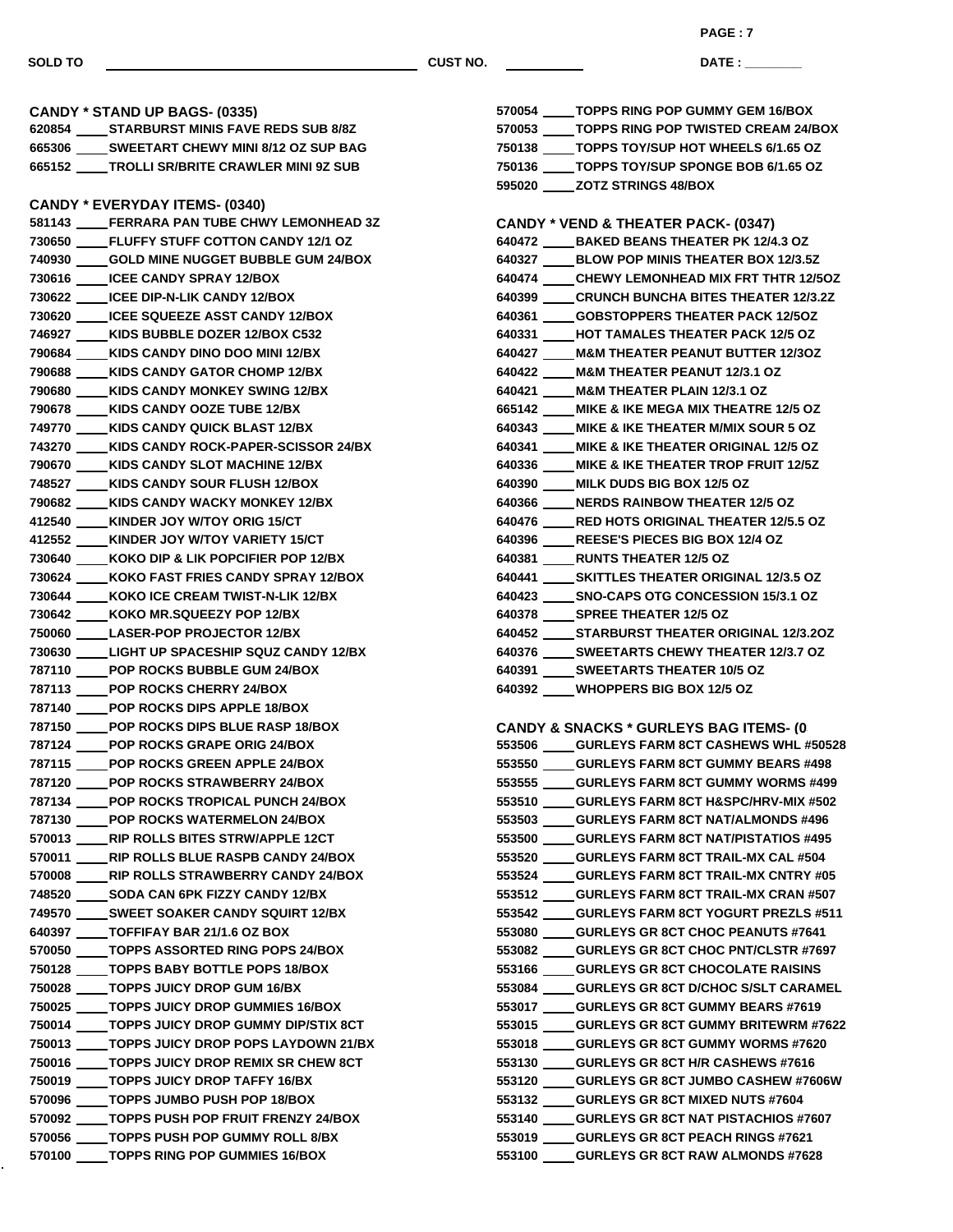ä,

**SOLD TO CUST NO.**

**PAGE : 8**

**DATE : \_\_\_\_\_\_\_\_\_\_\_\_\_\_\_**

|        | <b>CANDY &amp; SNACKS * GURLEYS BAG ITEMS- (0)</b>                                               |
|--------|--------------------------------------------------------------------------------------------------|
|        | 553110 ____GURLEYS GR 8CT SMOKED ALMOND #7615                                                    |
|        | 553142 ____GURLEYS GR 8CT SPICY SNAK MIX #7617                                                   |
|        | 553143 ____GURLEYS GR 8CT SUNFLOWER NUTS #7627                                                   |
|        | 553123 ____GURLEYS GR 8CT SW-CASHEW MIX #50381                                                   |
|        | 553160 ____GURLEYS GR 8CT TR/MIX CALIF #7603W                                                    |
|        | 553150 ____GURLEYS GR 8CT TR/MIX COUNTRY #7600                                                   |
|        | 553162 ____GURLEYS GR 8CT TR/MIX CRANBRRY/CHOC                                                   |
|        | 553152 ____GURLEYS GR 8CT TR/MIX CRANBRY #7636                                                   |
|        | 553153 ____GURLEYS GR 8CT TR/MIX DELUXE #7601                                                    |
|        | 553151 _____ GURLEYS GR 8CT TR/MIX FRUIT #7635                                                   |
|        | 553155 ____GURLEYS GR 8CT TR/MIX HEART #7693                                                     |
|        | 553174 ____GURLEYS GR 8CT TR/MIX MONSTER                                                         |
|        | 553159 ____GURLEYS GR 8CT TR/MIX WASABI #50384                                                   |
|        | 553154 ____GURLEYS GR 8CT TR/MIX YOGURT #7602                                                    |
|        | 553170 ____GURLEYS GR 8CT YOGURT PRETZEL #7626                                                   |
|        | 549381 ____ GURLEYS PAL CANDY CORN 12/5.5 OZ                                                     |
|        | 549385 _____ GURLEYS PAL CHERRY SLICE 12/7.75Z                                                   |
|        | 549387 ____GURLEYS PAL CHERRY SOUR 12/6 OZ                                                       |
|        | 549649 ____GURLEYS PAL CIRCUS PEANUTS 12/3.5Z                                                    |
|        | 602185 ____GURLEYS PAL DAD ROOT BARREL 12/5Z                                                     |
|        | 548891 _____ GURLEYS PAL FIREBALL 12/4.25Z                                                       |
|        | 549393 _____ GURLEYS PAL GUMMY BEAR 12/5.75Z                                                     |
|        | 549662 ____GURLEYS PAL GUMMY BRITEWORMS 12/5.5                                                   |
|        | 549399 _____ GURLEYS PAL GUMMY BTR/FLIE 12/5.25Z                                                 |
|        | 549429 ____GURLEYS PAL GUMMY SHARKS 12/5.75Z                                                     |
|        | 549898 ____GURLEYS PAL GUMMY SOUR BEARS 12/5Z                                                    |
|        | 549894 ____GURLEYS PAL GUMMY SOUR WORMS 12/5Z                                                    |
|        | 549401 ____GURLEYS PAL GUMMY WORM 12/5.75 OZ                                                     |
|        | 549667 _____ GURLEYS PAL GUMMY WTEMELON RING 5Z                                                  |
|        | 549405 _____ GURLEYS PAL JELLY BEAN 12/6 OZ                                                      |
|        | 549409 _____ GURLEYS PAL LEMON DROP 12/5.75 OZ                                                   |
|        | 549411 _____ GURLEYS PAL ORANGE SLICE 12/7.75Z                                                   |
|        | 549397 _____GURLEYS PAL PEACH RING 12/5 OZ                                                       |
|        | 549661 ____GURLEYS PAL PEPP TWIST 12/4 OZ                                                        |
|        | 549415 _____ GURLEYS PAL RED JUJU FISH 12/4.75Z                                                  |
|        | 549423 ____GURLEYS PAL STARLIGHT MINTS 12/6.5Z                                                   |
|        | 549377 ____GURLEYS PAL 12CT BUTTERSCOTCH                                                         |
|        | 553444 ____GURLEYS PEANUT JMBO SLT SHELL 12/6Z                                                   |
|        | 602105 _____ GURLEYS 2/2.00 12CT BIT O HONEY<br>602125 ____ GURLEYS 2/2.00 12CT BUBBLE GUM WRAP  |
|        | GURLEYS 2/2.00 12CT BUTTERSCOTCH                                                                 |
| 602177 | 602109 ____GURLEYS 2/2.00 12CT CANDY CORN                                                        |
|        |                                                                                                  |
|        | 602171 ____GURLEYS 2/2.00 12CT CARMEL CREAMS                                                     |
|        | 602101 ____GURLEYS 2/2.00 12CT CHERRY SOURS<br>602115 ____GURLEYS 2/2.00 12CT CINNAMON BEARS     |
|        | <b>CURLEYS 2/2.00 12CT CINNAMON DISCS</b>                                                        |
| 602117 | 602119 ____GURLEYS 2/2.00 12CT FIREBALLS                                                         |
|        |                                                                                                  |
|        | 602179 ____GURLEYS 2/2.00 12CT FRT STR LT MINT                                                   |
| 602127 | GURLEYS 2/2.00 12CT GUM DROPS                                                                    |
|        | 602129 ____GURLEYS 2/2.00 12CT GUMMY APPLE RNG                                                   |
|        | 602163 ____GURLEYS 2/2.00 12CT GUMMY BEARS                                                       |
|        | 602133 ____GURLEYS 2/2.00 12CT GUMMY BLU SHARK<br>602131 ____GURLEYS 2/2.00 12CT GUMMY BRITEWORM |
|        | 602135 ____ GURLEYS 2/2.00 12CT GUMMY BUTERFLIE                                                  |
|        |                                                                                                  |
|        | 602139 ____GURLEYS 2/2.00 12CT GUMMY PEACH RNG                                                   |
|        | 602141 ____GURLEYS 2/2.00 12CT GUMMY SOUR BEAR                                                   |

|  | 602143 GURLEYS 2/2.00 12CT GUMMY SOUR WORM                                                |
|--|-------------------------------------------------------------------------------------------|
|  | 602145 _____ GURLEYS 2/2.00 12CT GUMMY W/MEL RNG                                          |
|  | 602147 GURLEYS 2/2.00 12CT GUMMY WORMS                                                    |
|  | 602149 GURLEYS 2/2.00 12CT JELLY BEANS                                                    |
|  | 602151 GURLEYS 2/2.00 12CT KIDDIE MIX                                                     |
|  | 602153 GURLEYS 2/2.00 12CT LEMON DROPS                                                    |
|  | 602155 GURLEYS 2/2.00 12CT LIC STRW/TWIST                                                 |
|  | 602157 GURLEYS 2/2.00 12CT ORANGE SLICES                                                  |
|  | 602161 GURLEYS 2/2.00 12CT PEPP/MINT TWIST                                                |
|  | 602165 GURLEYS 2/2.00 12CT PNT/BUTTER BAR                                                 |
|  | 602181 GURLEYS 2/2.00 12CT ROOT BEER BAREL                                                |
|  | 602187 GURLEYS 2/2.00 12CT SMARTIES                                                       |
|  | 602183 GURLEYS 2/2.00 12CT SPICE DROP                                                     |
|  | 602167 GURLEYS 2/2.00 12CT STARLIGHT MINTS                                                |
|  | 602169 ____ GURLEYS 2/2.00 12CT TOOTSIE MIDGESS                                           |
|  | 602111 GURLEYS 2/2.00 12CT VANILLA CARAMEL                                                |
|  | 687650 GURLEYS RACK SPINNER 36-PEG N/C 1EA                                                |
|  | 687670 _____ GURLEYS RACK 6TR/15PEG FLOOR N/C EA                                          |
|  |                                                                                           |
|  |                                                                                           |
|  | COOKIES * 2/\$1.00 LINE- (0352)<br>700250 ____ CARLEYS 2PK SOFT CHO-CHP 2/\$1 12/BX       |
|  |                                                                                           |
|  | 700280 CARLEYS 2PK SOFT LEMON 2/\$1 12/BX                                                 |
|  | 700260 CARLEYS 2PK SOFT OAT-RSN 2/\$1 12/BX                                               |
|  | 700290 _____ CARLEYS 2PK SOFT SNKDOOD 2/\$1 12/BX                                         |
|  |                                                                                           |
|  | <b>COOKIES * MISCELLANEOUS- (0353)</b><br>700012 _____ CARLEYS SOFT CHO-CHP .99 PP 12/6CT |
|  |                                                                                           |
|  | 700014 _____ CARLEYS SOFT ICE-LMN .99 PP 12/6CT                                           |
|  | 700016 _____ CARLEYS SOFT OAT-RSN .99 PP 12/6CT                                           |
|  | 700010 CARLEYS SOFT STR/BERY .99 PP 12/6CT                                                |
|  | 854410 NO-BAKE COOKIE LRG I/W CHOC 12/4.3Z                                                |
|  | 854412 ____ NO-BAKE COOKIE LRGE I/W PNB 12/4.3Z                                           |
|  | 717306 ____ U/ALS COOKIE 12/5 OZ CHOCOLATE CHIP                                           |
|  | 722324 U/ALS COOKIE 12/5 OZ DUPLEX CREME                                                  |
|  | 722005 ____ U/ALS COOKIE 12/5 OZ ICED OATMEAL                                             |
|  | 772320 U/ALS COOKIE 12/5 OZ LEMON CREME                                                   |
|  | 712309 _____ U/ALS COOKIE 12/5 OZ MACAROON                                                |
|  | 772318 U/ALS COOKIE 12/5 OZ STRAWBRY CREME                                                |
|  | 722325 ____ U/ALS COOKIE 12/5 OZ VANILLA CREME                                            |
|  | 703345 ____ U/ALS SUGAR WAFER 12/2.75Z CHOCOLAT                                           |
|  | 703343 ____ U/ALS SUGAR WAFER 12/2.75Z STRAWBER                                           |
|  | 703342 _____ U/ALS SUGAR WAFER 12/2.75Z VANILLA                                           |
|  | 852627 ____ HOSTESS MIN CRSP WFR COKIE&CRM 6/4Z                                           |
|  | 852629 ____ HOSTESS MIN CRSP WFR STRWBERRY 6/4Z                                           |
|  | 852621 _____ VOORTMAN MEGA WAFER CHOCOLATE 9CT                                            |
|  | 852623 ____ VOORTMAN MEGA WAFER STRAWBERRY 9CT                                            |
|  | 852625 _____ VOORTMAN MEGA WAFER VANILLA 9/5.17Z                                          |
|  |                                                                                           |
|  | <b>CANDY * PEG BAGS- (0355)</b>                                                           |
|  | 665640 ____ AIRHEAD BITES BLUE/RASP 12/6Z PEG                                             |
|  | 665632 ____ AIRHEAD BITES SOFT/FILLED 12/6Z PEG                                           |
|  | 665639 ____ AIRHEAD GUMMIES 12/6 OZ PEG                                                   |
|  | 665630 ____ AIRHEAD MINI STRPD BAR 12/6 OZ PEG                                            |
|  | 665637 ____ AIRHEAD PEG EX SRFUL RAIN/BRY 12/6Z                                           |
|  | 665636 _____AIRHEAD ROPES/FILLED 12/5Z PEG                                                |
|  | 665635 ____ AIRHEAD XTR RBOW BITES 12/6 OZ PEG                                            |
|  |                                                                                           |

**ATKIN S/F CHIC-O-STICK PEG12/3.75Z**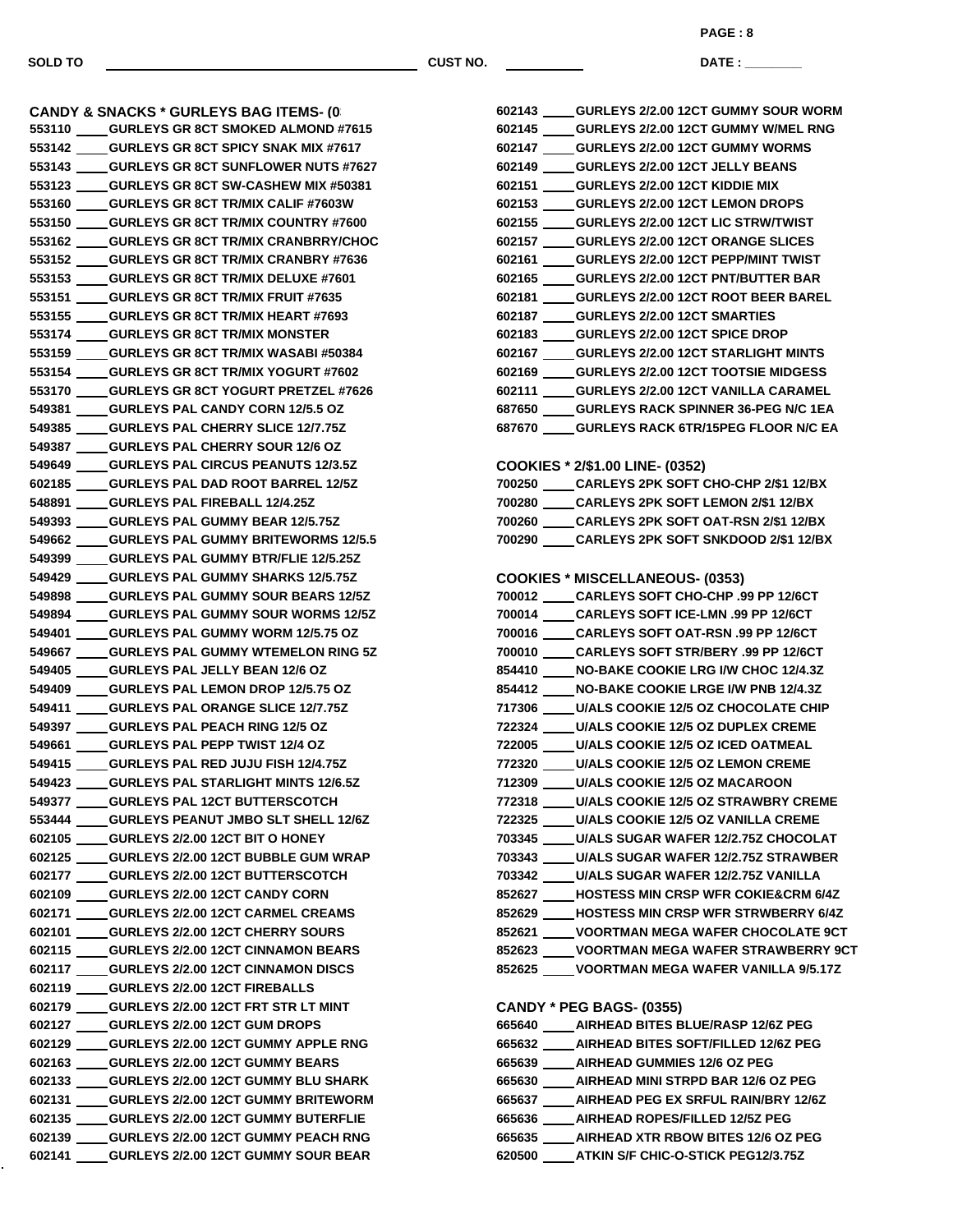**PAGE : 9**

**DATE : \_\_\_\_\_\_\_\_\_\_\_\_\_\_\_**

**CANDY \* PEG BAGS- (0355) ATKIN S/F PNB BAR PEG 12/3.75 OZ ATKINSON CHIC-O-STK PEG BAG 12/4OZ ATKINSON PNB BAR PEG BAG 12/4 OZ ATKINSON S/MAE BRTTL BITE PEG 12/4Z DUM DUM ORIG 12/4 OZ PEG BAG FLIPZ PRETZEL PEG MILK-CHOC 6/5 OZ FLIPZ PRETZEL PEG WHITE-FUDGE 6/5Z HER POUCH REESE PIECES 8/9.9 OZ HERSHEY AL KISS HANG BAG 12/5.3 OZ HERSHEY KISSES HANG BAG 12/5.3 OZ HERSHEY MINIATURE HANG BAG 12/5.3OZ HI-CHEW ASST FRUIT MIX PEG 6/2.82 HI-CHEW ORIG MIX PEG BAG 6CT HI-CHEW TROPIA MIX CLIP STRIP 12CT HI-CHEW TROPICAL MIX PEG 6/3.53 OZ HOT TAMALES 12/5 OZ BAG JR AWESOME RED HARD 12/6.5 OZ PEG JR FIRE HARD CANDY 12/7 OZ JR FRUIT CHEW ASSORTED 12/6.5Z BAG JR ORIG ASSORTED HARD 12/7 OZ JR SOFT CHEW ASST BITES 9/8 OZ PCH JR SOUR SURGE ASST HARD 12/6.5Z PEG JR SUGAR FREE ASST 12/3.6OZ BAGS JR TWOSOME FRUIT CHEW 12/6.5 OZ PEG L/SAVER PEG GUMMIE NEON 12/7 OZ L/SAVER PEG PEP-O-MINT 12/6.25 OZ L/SAVER PEG WILDBERRY 12/7 OZ L/SAVER PEG WINT-O-GREEN 12/6.25 OZ L/SAVER PEG 5-FLAVOR 12/6.25 OZ MARY JANE BITE SIZE PEG 12/3Z MIKE & IKE ORIGINAL 12/5 OZ BAG REESES MINIATURE HANG BAG 12/5.3OZ REESES PIECES HANG BAG 12/6 OZ. REESES SF PNB CUPS 12/3.3 OZ RIESEN CHOC/CARAMEL 12/5.5 OZ PEG RIESEN 12/2.65 OZ PEG BAGS ROLO MINIATURES HANG BAG 12/6 OZ SKITTLES PEG FRUIT 12/7.2 OZ SKITTLES PEG SOURS 12/5.7 OZ SKITTLES PEG W/BRY & TROP 12/7.2 OZ STARBURST PEG ORIGINAL 12/7.2 OZ SUGAR DADDY POP 4 OZ PEG 12/BX SWEETART CHEW FUSION FRUT PUNCH 5Z SWEETART MINI CHEWY 12/6 OZ PEG BAG SWEETART ROPE TANGY STRAW 12/5Z PEG SWEETART ROPE TWIST/RAINBOW 12/5Z SWEETART ROPE 12/5 OZ PEG BAG TOOTSIE ROLL PEG ASST FRUIT 12/5.6Z TOOTSIE ROLL PEG ORIGINAL 12/6.5 OZ TWIZZLER CHERRY P-N-P 12/6.1OZ BAG TWIZZLERS CHERRY BITES 12/7 OZ BAGS TWIZZLERS CHERRY NIB 12/6 OZ. BAGS TWIZZLERS STRAWBERRY 12/7 OZ BAGS WERTHER'S ORIG COCO CRM 12/4.51 OZ WERTHER'S ORIG 12/5.5 OZ BAG WERTHER'S VAN CREME CARAMEL 12CT**

**YORK MINIATURES HANG BAG 12/6 OZ**

| <b>CANDY * PEG BAGS GUMMIES- (0356)</b>                                                      |
|----------------------------------------------------------------------------------------------|
| 820080 ____FRUIT BY FOOT RASPBERRY/LEMONAD 8CT                                               |
| 820082 ____FRUIT BY FOOT 0RANGE/CHERRY 8/2.5Z                                                |
| 665162 ____FRUIT-TELLA PEACH/MANGO 12/5 OZ                                                   |
| 665160 ____FRUIT-TELLA STRAW/RASP 12/5 OZ                                                    |
| 820078 ____GM FRUIT GUSHERS FLVR MIXER 8/4.25Z                                               |
| 820088 ____GM FRUIT GUSHERS SOUR BERRY 18/2 OZ                                               |
| 820076 ____GM FRUIT GUSHERS SOUR BERRY 8/4.25Z                                               |
| 667103 ____ HARIBO PEG ALPHABET 12/5 OZ                                                      |
| 667100 ____ HARIBO PEG GOLD BEARS 12/5 OZ                                                    |
| 667107 ____ HARIBO PEG HAPPY COLA 12/5 OZ                                                    |
| 667121 ____ HARIBO PEG PEACHES 12/5 OZ                                                       |
| 667139 ____HARIBO PEG RATTL-SNAKE 12/5 OZ                                                    |
| 667133 ____HARIBO PEG SOUR GLD BEARS 12/4.5 OZ                                               |
| 667128 ____HARIBO PEG SOUR-SGHETI 12/5 OZ                                                    |
| 667141 ____HARIBO PEG STARMIX 12/5 OZ                                                        |
| 667113 ____HARIBO PEG TWIN CHERRY 12/5 OZ                                                    |
| 665047 _____ JR ASST PEG GUMMIES 12/5 OZ                                                     |
| 665049 _____ JR ASST PEG SOUR GUMMIES 12/5 OZ                                                |
| 665055 ____ JR PEG GUMMIES VERY BERRY 12/5 OZ                                                |
| 721992 ____ K/CANDY W/W BLACK LIQUORIC 12/7.05Z                                              |
| 721990 ____ K/CANDY W/W RED LIQUORICE 12/7.05Z                                               |
| 721994 ____K/CANDY W/W WTRMELON LICOR 12/7.05Z                                               |
| 662364 _____ L/SAVER PEG GUMMIE COLLISION 12/70Z                                             |
| 662368 ____ L/SAVER PEG GUMMIE EXOTICS 12/7 OZ                                               |
| 662366 _____ L/SAVER PEG GUMMIE SOURS 12/70Z                                                 |
| 662360 ____ L/SAVER PEG GUMMIE 5-FLAVOR 12/7 OZ                                              |
| 820072 ____ MOTTS FRUIT SNACK ASST FRUIT 8/5 OZ                                              |
| 665044 ____ NERDS BIG CHEWY SOUR BAG 12/6 OZ                                                 |
| 667436 ____GUMMI FACTORY TROPCAL FISH C/S 12CT                                               |
| 667418 _____ SOUR JACK PEG BAG WATERMELON 12/5Z                                              |
| 667416 _____ SOUR JACKS PEG BAG WILDBERRY 12/4Z                                              |
| 664094 _____ SOUR PATCH BERRIES 12/7.2 OZ                                                    |
| 665020 ______ SOUR PATCH EXTREME 12/4 OZ                                                     |
| 665156 _____ SOUR PATCH KID BLUE RASPBERRY 12/5Z                                             |
| 665043 ______ SOUR PATCH KID GRAPE 12/5Z                                                     |
| 665045 _____ SOUR PATCH KID PEACH 12/4.96 OZ                                                 |
|                                                                                              |
| 665041 ____SOUR PATCH KID STRAWBERRY 12/5Z<br>665086 _____ SOUR PATCH KIDS BAG CRUSH 12/5 OZ |
|                                                                                              |
| 665076 _____ SOUR PATCH KIDS BAG TROPICAL 12/5OZ                                             |
| 665072 ______ SOUR PATCH KIDS BAG 12/5 OZ                                                    |
| 665106 _____ SOUR PATCH KIDS HEADS BAG 12/5 OZ                                               |
| 665074 _____ SOUR PATCH WATERMELON 12/5 OZ                                                   |
| 665078 _____ SOUR PATCH XPLODERZ 12/6.5 OZ PEG                                               |
| 665038 _____ SOUR PUNCH BITE ASST 12/5 OZ BAG                                                |
| 665026 _____ SOUR PUNCH BITE DREAM BERRY 12/5Z                                               |
| 665028 _____ SOUR PUNCH BITE FAN FAVORITES 12/5Z                                             |
| 665092 _____ SOUR PUNCH BITE STRAWBERRY 12/5 OZ                                              |
| 665081 _____ SOUR PUNCH BITES APPLE 12/5 OZ BAG                                              |
| 665098 _____ SOUR PUNCH BITES BL-RASP 12/5 OZ BG                                             |
| 665096 _____ SOUR PUNCH BITES RAD RED 12/5 OZ                                                |
| 591214 _____ STARBURST GUMMIE DUOS PEG 12/5.8 OZ                                             |
| 591232 _____ STARBURST GUMMIE ORIG PEG 12/5.8 OZ                                             |
| 591216 _____ STARBURST GUMMIE SOUR/BRY PEG 12CT                                              |
| 552210 SWEDISH FISH BERRY 12/5 OZ                                                            |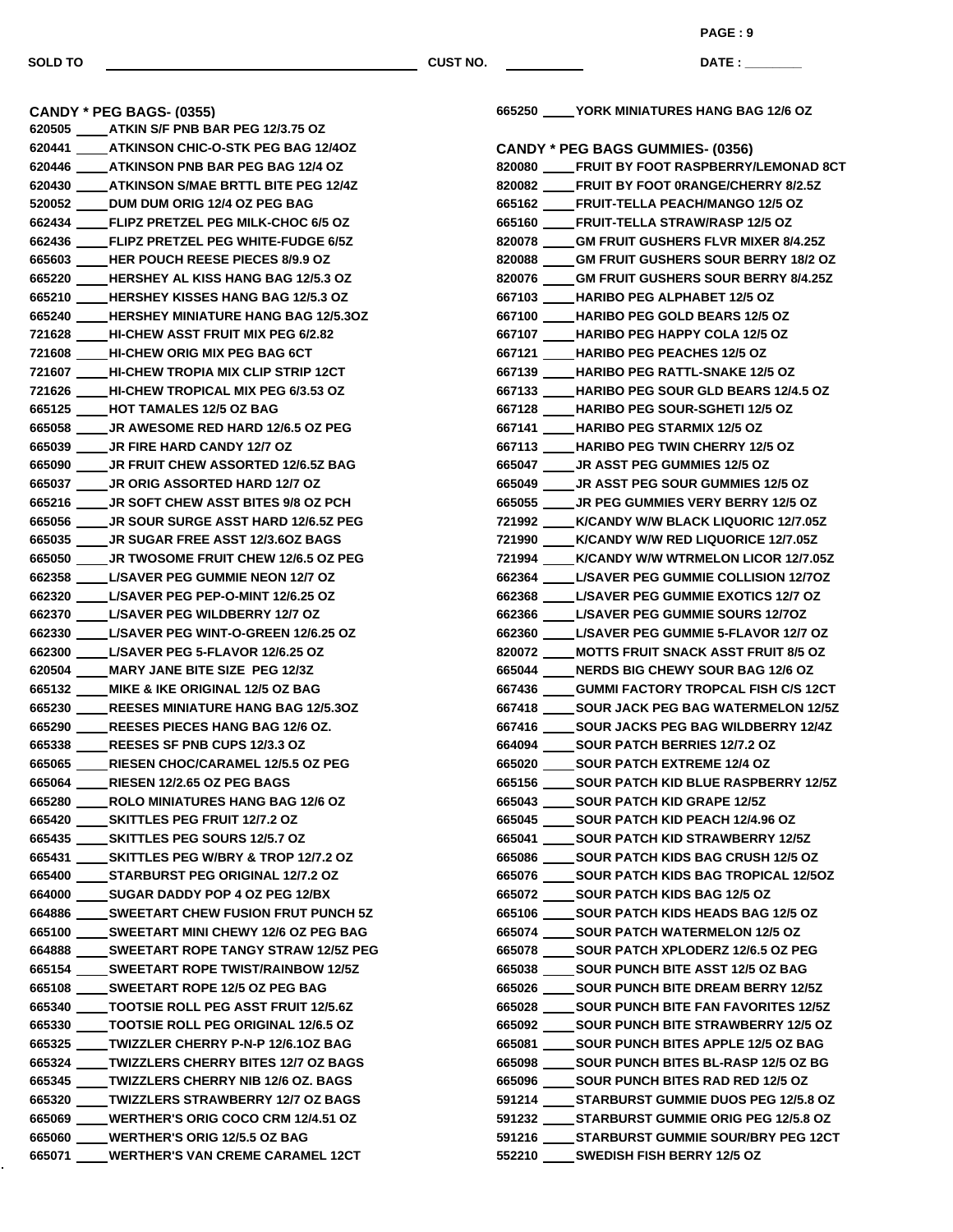**DATE : \_\_\_\_\_\_\_\_\_\_\_\_\_\_\_ PAGE : 10**

**CANDY \* PEG BAGS GUMMIES- (0356) SWEDISH FISH CRUSH MINI BAG 12/5 OZ SWEDISH FISH TAILS BAGS 12/5 OZ SWEDISH FISH TROPICAL MINI 12/5 OZ SWEETART ROPE BITE PEG 12/5.25 OZ SWEETART ROPE WATERMLON/BERRY 12/5Z TOPPS AWESOME UNICORN GUMMIES 12/4Z TOPPS RING POP GUMMIE CHAINS 12/5OZ TOPPS RING POP GUMMIES 12/5 OZ TROLLI PEG BRITE CRAWLER EGG 12/4OZ TROLLI PEG EVIL TWINS 12/4.2 OZ TROLLI PEG GUMMI CREATIONS 12/4.25Z TROLLI PEG PEACHIE-O 12/4.2 OZ TROLLI PEG SOUR BRITE SLOTH 12/4.25 TROLLI PEG SQUIGGLES 12/5 OZ TROLLI PEG SR BRITE CRAWLERS 12/5Z TROLLI PEG SR BRITE CRAWLR WM 12/5Z TROLLI PEG SR BRITE OCTOPUS 12/5 OZ TROLLI PEG SR BURST BRITE CRAW 12CT TROLLI PEG SRC ALL-STAR MIX 12/4.25 TROLLI PEG SRC BRITE VRY-BERY 12/5Z TROLLI PEG STRAWBERRY PUFFS 12/4.2Z TROLLI PEG WMELN SR SHARK 12/4.25Z TROLLI SOUR BRITE CRAWLER 18/BOX WELCHS FRT SNK AP/ORCH/MEDLEY 12/5Z WELCHS FRT SNK BER-N-CHERRIES 12/5Z WELCHS FRT SNK CITRUS MEDLY 12/5 OZ WELCHS FRT SNK ISLAND FRUITS 12/5Z WELCHS FRT SNK MIXED FRUITS 12/5Z WELCHS FRT SNK MX FRUIT RESEAL 9/8Z WELCHS FRT SNK STRAWBERRY 12/5 OZ WELCHS FRT-N-YOG 10/1.8Z BLUEBERRY WELCHS FRT-N-YOG 10/1.8Z MANGO PCH WELCHS FRT-N-YOG 10/1.8Z MANGO PCH CANDY & SNACKS \* BULK CASES- (0390) FERRARA BULK SOURS CHERRY 1/30# SNACKS \* NUTS/TRAIL MIX- (0400) A/DIA ALMOND XTRM CYNNE PEPR 12/1.5 B/DIA ALMOND SCY DILL PICKLE 12/1.5 B/DIA ALMOND XTRM GHOST PEPR 12/1.5 B/DIA ALMONDS BLUEBERRY 12/TUBES B/DIA ALMONDS HABANERO BBQ 12/TUBES B/DIA ALMONDS NATURAL 12/TUBES B/DIA ALMONDS RSTD/SALTED 12/TUBES B/DIA ALMONDS SALT'N VNGR 12/TUBES B/DIA ALMONDS SMOKEHOUSE 12/TUBES B/DIA ALMONDS SRIRACHA 12/TUBES B/DIA ALMONDS TSTD COCONUT 12/TUBES B/DIA ALMONDS WASABI/SOY SAUCE 12CT BEER NUT ALMONDS 12/2 OZ #00068 BEER NUT BAR MIX HOT 12/3.25Z #326**

 **BEER NUT BAR MIX ORIG 12/3.25Z #306 BEER NUT CASHEWS 12/2 OZ #00067 BEER NUT ORIGINAL PEANUTS 12/2 OZ BIGS SF KERNELS SEA SALT 6/3.5 OZ**

| 838989      | <b>BIGS SF KERNELS WASABI 6/3.5 OZ</b>                                                    |
|-------------|-------------------------------------------------------------------------------------------|
| 838895      | <b>BIGS SF SEED C/S BACON 12/5.35 OZ</b>                                                  |
| 838902 ____ | <b>BIGS SF SEED C/S BLK PEPP 12/5.35Z</b>                                                 |
| 838897      | <b>BIGS SF SEED C/S BUF-WING 12/5.35Z</b>                                                 |
| 838903      | <b>BIGS SF SEED C/S CHS BURGER 12/5.35</b>                                                |
| 838892      | <b>BIGS SF SEED C/S DILL 12/5.35 OZ</b>                                                   |
| 838890      | <b>BIGS SF SEED C/S ORIG RSTD 12/5.35Z</b>                                                |
| 898888      | <b>BIGS SF SEED C/S PUMPKIN 12/5 OZ</b>                                                   |
| 838899      | <b>BIGS SF SEED C/S RANCH 12/5.35 OZ</b>                                                  |
| 838999      | <b>BIGS SF SEED DILL RESEALABLE 8/16OZ</b>                                                |
| 838906 ____ | <b>BIGS SF SEED TACO BELL 12/5.35 OZ</b>                                                  |
| 838905      | <b>BIGS SF SEED TAKIS FUEGO 12/5.35 OZ</b>                                                |
| 827230      | <b>BIGS SLAMMER SFS DILL 12/2.75 OZ</b>                                                   |
|             | 827100 _____ BIGS SLAMMER SFS ORIGINAL 12/2.75Z                                           |
|             | 827337 _____ BIGS SLAMMER SFS RANCH 12/2.75 OZ                                            |
|             | 841960 _____CORNUTS BBQ 12/4 OZ                                                           |
|             | 840900 _____CORNUTS BBQ 18/1.7 OZ                                                         |
|             | 841970 _____ CORNUTS CHILI PICANTE 12/4 OZ                                                |
|             | 840960 _____ CORNUTS CHILI PICANTE 18/1.7 OZ                                              |
|             | 841972 ____CORNUTS CRUNCH MIX BUFF/RNCH 8/7 OZ                                            |
|             | 841978 _____ CORNUTS JALAPENO CHEDDAR 12/4 OZ                                             |
|             | 841967 _____CORNUTS NACHO CHEESE 12/4 OZ                                                  |
|             | 841975 _____ CORNUTS RANCH 12/4 OZ                                                        |
|             | 840970 _____ CORNUTS RANCH 18/1.7 OZ                                                      |
|             | 841955 _____ CORNUTS REGULAR 12/4 OZ                                                      |
|             | 841000 _____ CORNUTS REGULAR 18/1.7 OZ                                                    |
|             | 901441 ____ DAVID JUMBO SFS BACON/MC/CHESE 12CT                                           |
|             | 840105 _____ DAVID JUMBO SFS BBQ 12/5.25 OZ                                               |
|             | 840221 _____ DAVID JUMBO SFS BLK PEPPER 12/5.25Z                                          |
|             | 840123 ____ DAVID JUMBO SFS BUF/RANCH 12/5.25Z                                            |
|             | 840106 _____ DAVID JUMBO SFS DILL-PIC 12/5.25 OZ                                          |
|             | 840110 _____ DAVID JUMBO SFS JAL/HOT SALSA 12/5Z                                          |
|             | 840128 _____ DAVID JUMBO SFS ORIGINAL 12/5.25 OZ                                          |
|             | 840108 _____ DAVID JUMBO SFS RANCH 12/5.25 OZ                                             |
|             | 901451 DAVID JUMBO SFS SPICY QUESO 12/5.25                                                |
|             | 840104 _____DAVID JUMBO SFS SWT-SALT 12/5.25 OZ                                           |
| 840087      | <b>DAVID PEPITAS SEA SALT 8/5 OZ</b>                                                      |
|             | 840086 ____ DAVID PUMPKIN SEED ORIG 12/2.25 OZ                                            |
|             | 840097 ____ DAVID PUMPKIN SEED RANCH 12/2.25 OZ                                           |
|             | 840102 _____ DAVID SF KERNEL 12/3.75 OZ                                                   |
|             | 840100 ____ DAVID SFS ORIGINAL 12/5.25 OZ                                                 |
|             | 840080 ____ DAVID SFS ORIGINAL 24/1.7 OZ<br>840113 ____ DAVID SFS SR CRM/ONION 12/5.25 OZ |
|             |                                                                                           |
|             | 840111 ____ DAVID SFS SWT-SPIC 12/5.25 OZ                                                 |
|             | 840007 _____ DAVID SFS TUBE BBQ 12/BX<br>840001 _____ DAVID SFS TUBE ORIGINAL 12/BX       |
|             |                                                                                           |
|             | 840003 ____ DAVID SFS TUBE RANCH 12/BX<br>842129 _____EMERALD NATURAL ALMONDS 7/BX        |
|             | 842125 ____ EMERALD TUBE CASHEW DILL/PKL 12/BX                                            |
|             | 842127 ____ EMERALD TUBE CASHEW HLVS/PIEC 12/BX                                           |
|             | 842114 ____ EMERALD TUBE CASHEWS JALAPENO 12/BX                                           |
|             | 842121 _____EMERALD TUBE DRY ROAST ALMOND 12/BX                                           |
|             | 843103 ____ GIANTS CASHEWS DILL 8/4 OZ                                                    |
|             | 843101 ____GIANTS CASHEWS SALTED 8/4 OZ                                                   |
|             | 843105 ____ GIANTS PISTACHIO DILL PICKLE 8/4.5Z                                           |
|             | 843113 ____GIANTS PISTACHIO ORIG RAOST/SALT 5Z                                            |
|             | 843107 ____ GIANTS PISTACHIOS SC-ONION 8/4.5 OZ                                           |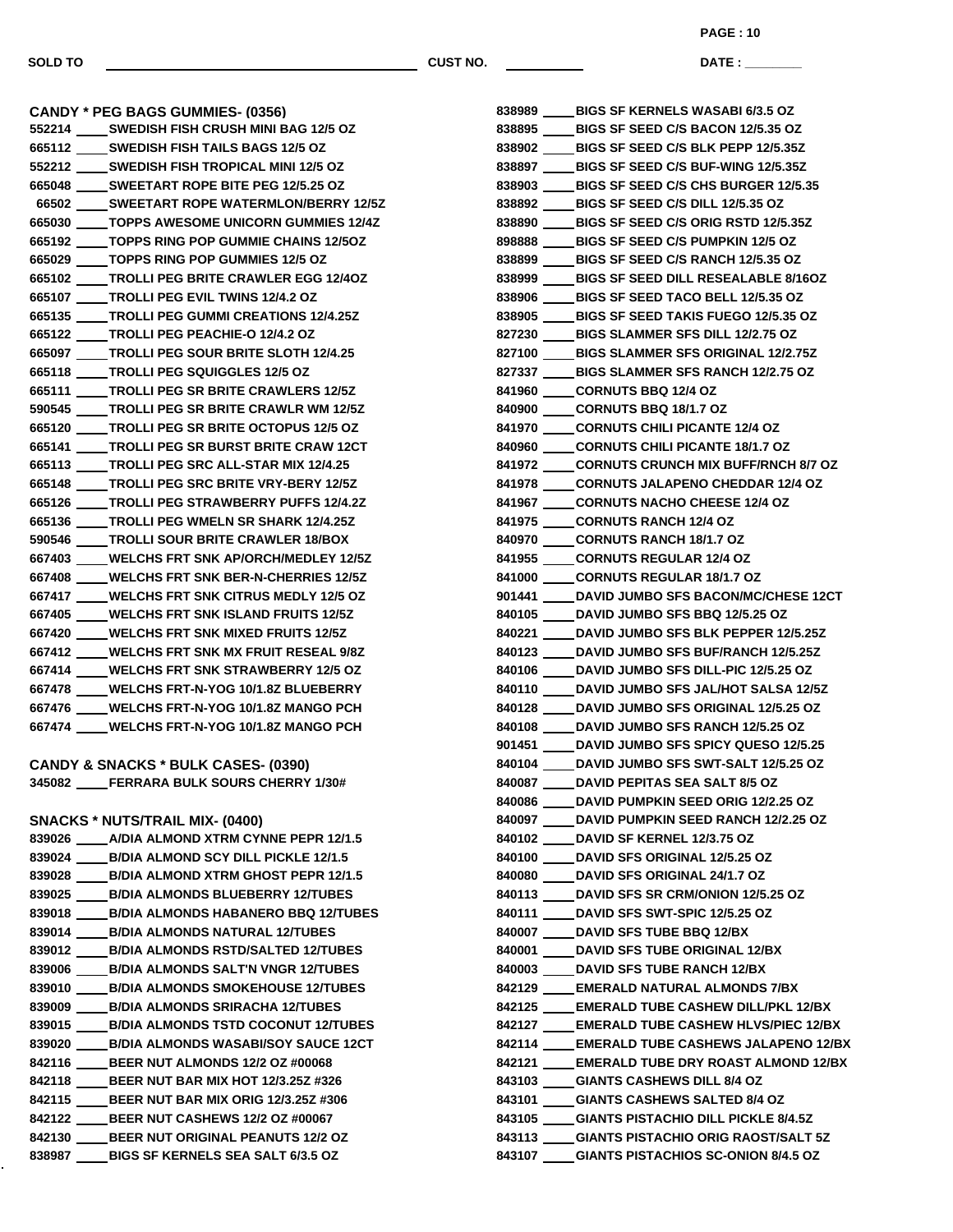**PAGE : 11**

**DATE : \_\_\_\_\_\_\_\_\_\_\_\_\_\_\_**

**SNACKS \* NUTS/TRAIL MIX- (0400) GIANTS SEED KETTLE RST SWT/SALT 5Z PL NUT-RITION ANTIOX MIX 8/5.5 OZ PL NUT-RITION ENERGY MIX 8/5.5 OZ PL NUT-RITION ESSENTIAL MX 8/5.5 OZ PL BIG BAG CASHEW/PEANUT 36CT DSP PL CASHEWS SALTED 12/3 OZ BAG PL CHIPOTLE PEANUTS 12/6Z BAG PL DELUXE JUMBO CASHEW 12/2 OZ PL DELUXE MIX NUTS 12/2.25 OZ PL DRY ROASTED PEANUT 12/6 OZ BAG PL HONEY ROASTED CASHEWS 12/3 OZ PL HONEY ROASTED PEANUTS 12/6 OZ PL MIXED NUT A1 SS ROASTED 10/2.25Z PL NUTRITION ANTIOXIDANT MIX 1.75Z PL NUTRITION HEART 1.5 OZ 18/BX PL NUTRITION MEN'S 1.5 OZ 18/BX PL NUTRITION NUTS OMEGA 10/1.75 OZ PL ON THE GO NUT CHILE-LIME 10/BX PL ON THE GO NUT SALT-CARAMEL 10/BX PL ON THE GO NUT SEASLT-VINGR 10/BX PL PEANUT 12/6Z BAG PL SNACK NUT DRK/CH DRZL ALMOND 6CT PL SNACK NUT HKRY/SMK BQ PISTACHO PL SNACK NUT KTL/BTTR CINN PECAN PL SNACK NUT MLK/CH DRZL CASHEW 2Z PL T/MIX CHOCOLATE NUT 12/6 OZ PL T/MIX CHOCOLATE PNB 12/6 OZ PL T/MIX FRUIT & NUT 12/6 OZ PL T/MIX SPICY NUT & CAJUN 12/6 OZ PL T/MIX SWEET & SALTY 12/6 OZ PL TUBE HNY RST CASHEW 18CT PL TUBE HOT/SPICY CASHEWS 10/2.25 PL TUBE PISTACHIO 12CT PL TUBE PP 2/\$1.09 HEAT PNT 18CT PL TUBE PP 2/\$1.09 SALTED PNT 18CT PL TUBE PP 2/\$1.09 SWEET/SPICY 18CT PL TUBE PP 2/1.09 DR-ROAST PNT 18CT PL TUBE PP2/1.09 HONEY RST PNT 18CT PL TUBE SALT CASHEW 18CT PL TUBE SMOKED-ALMONDS 18CT PL TUBE SPICY CAJUN PISTACHIO 10/BX PL TUBE TRAIL MIX NUT/CHOC 18CT PL 4' TOPPER RACK N/C WONDERFUL PISTACHIOS RST/SLT 24/5 Z WONDERFUL PISTACHIOS S/P 8/4.5 OZ WONDERFUL PISTACHIOS SW CHILI 8/4.5 SNACKS \* KEEBLER CONVENIENCE- (0405) CHEEZ-IT CHEDDAR JACK 6/3 OZ NPP CHEEZ-IT DUOZ CHD-BACON 6/4.3 OZ CHEEZ-IT DUOZ CHD-JK/B-SWISS 6/4.3Z CHEEZ-IT DUOZ CHEDDAR/PARM 6/4.3 OZ CHEEZ-IT EXTRA CHEESY 6/3 OZ CHEEZ-IT EXTRA TOASTY 6/3 OZ CHEEZ-IT GROOVES CHED-RANCH 6/3.25Z CHEEZ-IT GROOVES SCRCH/HOT/CHED 6CT**

| 906256 ____CHEEZ-IT GROOVES WHT-CHEDDR 6/3.25Z                                                   |
|--------------------------------------------------------------------------------------------------|
| 906217 ____CHEEZ-IT HOT & SPICY 6/3 OZ NPP                                                       |
| 906210 ____CHEEZ-IT ORIGINAL 6/3 OZ NPP                                                          |
| 906218 CHEEZ-IT PEPPER JACK 6/3 OZ NPP                                                           |
| 906237 _____ CHEEZ-IT PUFFED DOUBLE CHEESE 6/3Z                                                  |
| 906239 ____CHEEZ-IT PUFFED WHITE CHEDDAR 6/3Z                                                    |
| 810400 _____ CHEEZ-IT SNACK SIZE ORIGINAL 8/BX                                                   |
| 810420 ____CHEEZ-IT SNACK SIZE WHITE CHED 8/BX                                                   |
| 906248 ____CHEEZ-IT SNAP'S DBL/CHEESE 6/2.2 OZ                                                   |
| 906252 ____ CHEEZ-IT SNAP'S JALAPENO 6/2.2 OZ                                                    |
| 906246 ____CHEEZ-IT SNAP'S SR/CR ONION 6/2.2Z                                                    |
| 906215 ____CHEEZ-IT WHITE CHEDDAR 6/3 OZ NPP                                                     |
| 906222 ____FAMOUS AMOS CHOC CHIP 6/2 OZ NPP                                                      |
| 906206 ____FAMOUS AMOS COCONUT 6/2 OZ NPP                                                        |
| 909102 ____ KEEB CHC SUGAR WAFER SNK SIZE 12/BX                                                  |
| 908030 ____ KEEB CRACKER CHEESE & CHEDDAR 12/BX                                                  |
| 908010 ____ KEEB CRACKER CHEESE PNUT BUT 12/BX                                                   |
| 908040 ____ KEEB CRACKER CLUB & CHEDDAR 12/BX                                                    |
| 908045 ____ KEEB CRACKER PEPPER JACK 12/BX                                                       |
| 908020 ____ KEEB CRACKER TOAST/PNB 12/BX                                                         |
| 908050 ____ KEEB CRACKER TOAST/PNB/JELLY 12/BX                                                   |
| 810452 ____ KEEB FDGE STRIPE MINI DP SMORE 1.5Z                                                  |
|                                                                                                  |
| 906241 ____ KEEB MINI CHIP DELUXE 6/3 OZ                                                         |
| 909120 ____ KEEB S/B SUGAR WAFER SNK-SZ 12/BOX                                                   |
| 909100 ____ KEEB VAN SUGAR WAFER SNK SIZE 12/BX<br>908085 ____ KEEBLER CADDY CHIP DELUXE 10/5.3Z |
|                                                                                                  |
| 908083 ____ KEEBLER CADDY FUDGE STRIPES 10/4.7Z                                                  |
|                                                                                                  |
|                                                                                                  |
| <b>SNACKS * NABISCO/KRAFT CONVENIENCE- (1)</b>                                                   |
| 810110 _____ BELVITA COOKIE CRANBERRY ORANGE 8CT                                                 |
| 810108 ____ BELVITA COOKIE DARK CHOCOLATE 8/BX                                                   |
| 810106 _____ BELVITA COOKIE PEANUT/BUTTER 8/BX                                                   |
| 810100 _____ BELVITA CRACKER BLUEBERRY 8/BX                                                      |
| 810104 _____ BELVITA CRACKER BRN-SUG/CIN 8/BX                                                    |
| 810125 _____ BELVITA CRACKER GOLD/OAT 8/BX                                                       |
| 811562 _____ NAB BIG BAG CH/AHOY MINI CHWY 12/BX                                                 |
| 811560 ____ NAB BIG BAG CHIPS AHOY MINI 12/BX                                                    |
| 811575 _____ NAB BIG BAG GOLD OREO MINIS 12/3 OZ                                                 |
| 811570 ____ NAB BIG BAG NUTR BUTTER BITES 12/BX                                                  |
| 811565 _____ NAB BIG BAG OREO MINIS 12/BOX                                                       |
| 811600 ____ NAB BIG BAG RITZ BITS CHEESE 12/BX                                                   |
| 811610 ____ NAB BIG BAG RITZ BITS PNB 12/BX                                                      |
| 811580 _____ NAB BIG BAG TEDDY GRAHAM CIN 12/BX                                                  |
| 811803 ____ NAB DOUBLE STUFF GOLDEN OREO 10/BX                                                   |
| 811815 _____ NAB KING CHIP AHOY COOKIE 8/BX                                                      |
| 811812 _____ NAB KING CHIPS AHOY CHKY 8/4.15 OZ                                                  |
| 811817 _____ NAB KING NUTTER BUTTER 10/3.5 OZ                                                    |
| 811806 _____ NAB KING OREO DOUBLE STUFF 10/BX                                                    |
| 811801 _____ NAB KING OREO ORIGINAL 10/BX                                                        |
| 811819 ____ NAB NUTTER BUTTER CH/FUDGE 10/2.63Z                                                  |
| 548345 _____ NAB OREO SS CAKESTER COOKIE 8/3.3Z                                                  |
| 548341 ____ NAB OREO SS MOST STUFF COOKIE 12/3Z                                                  |
| 810380 ____ NAB RITZ CH CRSP CRKR 4/CHEESE 6/2Z                                                  |
| 810382 ____ NAB RITZ CH CRSP CRKRS CHEDDAR 6/2Z                                                  |
| 810260 ____ NAB RITZ CRACKER W/CHEESE 8/BX                                                       |
| 810262 ____ NAB RITZ CRACKER W/PNB 8/BX                                                          |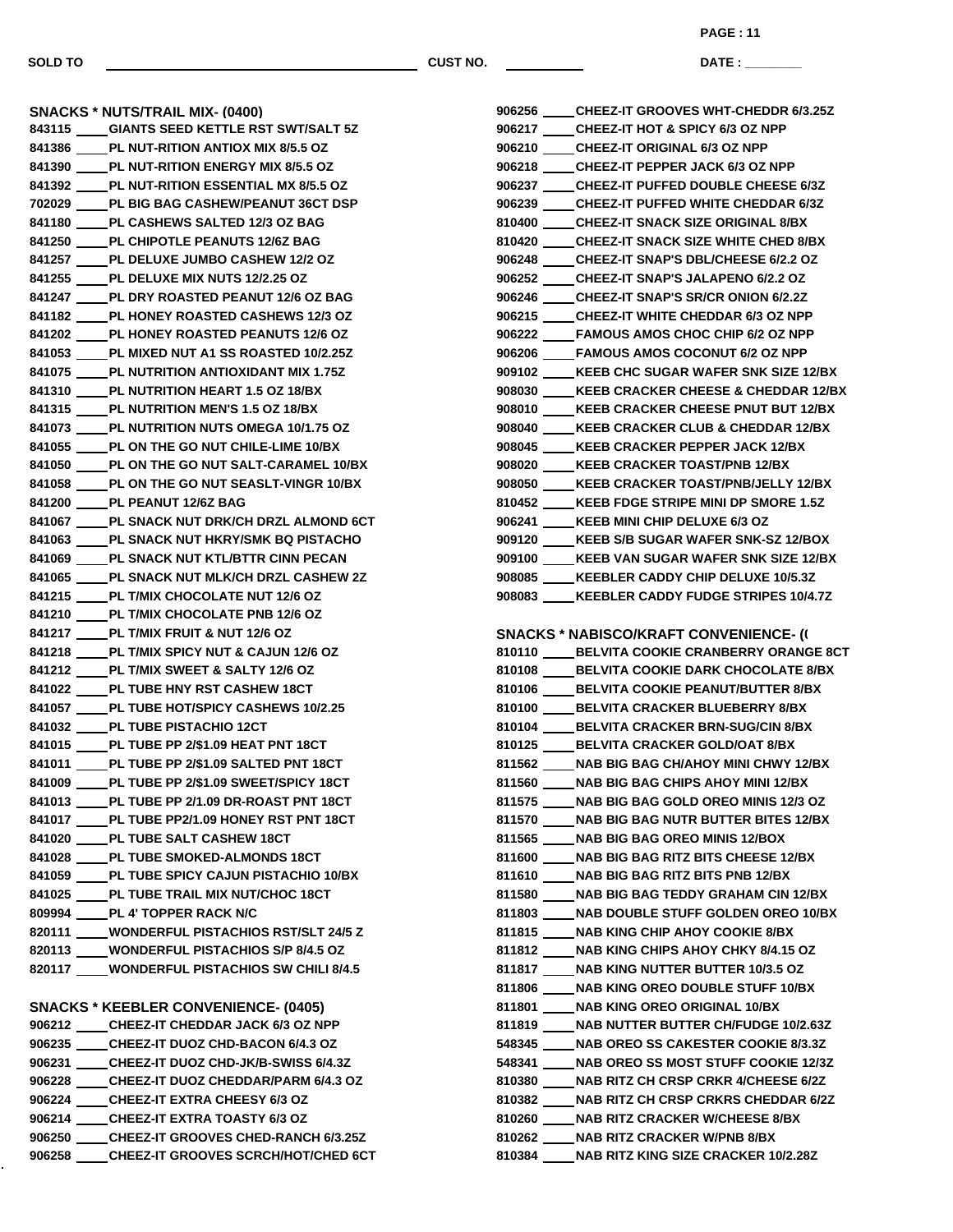**PAGE : 12**

**DATE : \_\_\_\_\_\_\_\_\_\_\_\_\_\_\_**

**SNACKS \* NABISCO/KRAFT CONVENIENCE- (1) NAB SS CHIPS AHOY 12/1.55 OZ NAB SS FIG NEWTONS 12/2 OZ NAB SS GOLDEN OREO COOKIES 12/2.4Z NAB SS NUTTER BUTTER 12/1.9 OZ NAB SS OREO COOKIES 12/2.4 OZ NAB SS OREO THINS 12/1.02 OZ SNACKS \* KELLOGGS CONVENIENCE- (0412) HARVEST SNAPS LIGHTLY SALTD 6/3.3 Z HARVEST SNAPS PARM RST GARLIC 6/3 Z HARVEST SNAPS WASABI RANCH 6/3.3 OZ KEL BAR RKT 1.3 OZ DBL/CHOC 20/BX KEL BAR RKT 1.3 OZ ORIGINAL 20/BX KEL BAR RKT 1.4 OZ CARM/CHOC 20/BX KEL BAR SP-K BERRY MEDLY 12/BX KEL BAR SP-K CHWY NUT CHOC/AL 6/BX KEL BAR SP-K CHWY NUT CRN/ALM 6/BX KEL BAR SP-K PROTEIN BROWNIE 8/BX KEL BAR SP-K PROTEIN CH/CARML 8/BX KEL BAR SP-K PROTEIN CH/CHIP 8/BOX KEL BAR SP-K PROTEIN CHOC/PNB 8/BX KEL BAR SP-K PROTEIN STRAW 8/BOX KEL CEREAL SNACK FROOT LOOP 6/2 OZ KEL CEREAL SNACK TIGER PAW ORIG 6CT KEL NUTRI-GRAIN APPLE/CINN 16/BOX KEL NUTRI-GRAIN BLUEBERRY 16/BOX KEL NUTRI-GRAIN RASPBERRY 16/BOX KEL NUTRI-GRAIN STRAWBERRY 16/BOX KEL POP TART BITE CHOC/FUDG SUB 6CT KEL POP TART BITE CONF/CUPCAKE 3.5Z KEL POP TART BITE STRAWBRRY 6/3.5Z KEL POP TART CHOC CHIP 6/2 CT KEL POP TART EGGO 6/2 CT KEL POP TART FROOT LOOPS 6/2 CT KEL POP TART FROST B-SUG/CIN 6/2 CT KEL POP TART FROST BLUEBERRY 6/2 CT KEL POP TART FROST CHERRY 6/2 CT KEL POP TART FROST STRAWBRY 6/2 CT KEL POP TART FROST SUNDAE 6/2 CT KEL POP TART FRST SMORES 6/2 CT KEL RICE KRISPY TREAT RNBOW 12/2.1Z KEL RKT SQUARE CHOC-CHIP 12/2.9 OZ KEL RKT SQUARE DUNK'D CHOC 12/3.1Z KEL RKT SQUARE DUNK'D CKY&CREM 12CT KEL RKT SQUARE DUNK'D STRWBERY 12CT KEL RKT SQUARE ORIGINAL 12/2.2 OZ KEL SP-K FRT CRISP BL/BERRY 9/BX KEL SP-K FRT CRISP BRN/SUG/CIN 9/BX KEL SP-K FRT CRISP STRWB BAR 9/BX MOTHERS ANIMAL COOKIES 6/3 OZ SNACKS \* GENERAL MILLS CONVENIENCE- (0 BUGLES CHILI CHEESE 6/3 OZ BAG BUGLES CHURRO 6/3 OZ BAG BUGLES NACHO 6/3 OZ BAG**

**BUGLES ORIGINAL 6/3 OZ BAG**

| 821065 ____ BUGLES RANCH 6/3 OZ BAG              |
|--------------------------------------------------|
| 821033 _____ BUGLES SWEET/SALTY CARAMEL 7/3.5 OZ |
| 821038 _____ BUGLES SWEET/SALTY CHOC/PNB 7/3.5Z  |
| 181460 _____ CHEX MIX BOLD & ZESTY 5/8.75 OZ     |
| 821045 _____ CHEX MIX BOLD & ZESTY 8/3.75 OZ     |
| 821145 _____ CHEX MIX CHEDDAR 8/3.75 OZ          |
| 181461 ____CHEX MIX CHEDDAR 5/8.75 OZ            |
| 821053 _____ CHEX MIX CHOC/TURTLE 7/4.5 OZ       |
| 821062 _____ CHEX MIX HONEY BBQ 8/3.75 OZ        |
| 821048 _____ CHEX MIX JAL CHEDDAR 8/3.75 OZ      |
| 821071 _____ CHEX MIX MAX'D BUFFALO RANCH 8/4.5Z |
| 821073 _____ CHEX MIX MAX'D SPICY DILL 8/4.5 OZ  |
| 821066 ____CHEX MIX MB BROWNIE SUPREME 7/4.5 Z   |
| 181462 _____CHEX MIX MB/MINT CHOC 7/4.5 OZ       |
| 821058 _____ CHEX MIX MUD/BUDDIES 7/4.5 OZ       |
| 821061 ____CHEX MIX MUD/COOKIES-N-CRM 7/4.5 OZ   |
| 821055 _____ CHEX MIX PRTZL MUD/BUDDY CKIE/CREM  |
| 821057 _____ CHEX MIX PRTZL MUD/BUDDY PB/CHOC    |
| 181458 _____ CHEX MIX TRADITIONAL 5/8.75 OZ      |
| 821042 _____ CHEX MIX TRADITIONAL 8/3.75 OZ      |
| 820096 _____ DUNKAROOS CHOCOLATE 12/1.5 OZ       |
| 820086 _____ DUNKAROOS VANILLA 12/1.5 OZ         |
| 822850 ____FIBER-ONE OATS/CHOC BAR 16/BOX        |
| 821129 _____ GARDETTO CHEESEY ITALIAN 7/5.5 OZ   |
| 821134 _____ GARDETTO CHIPOTLE CHED 7/5.5 OZ     |
| 820138 ____GARDETTO CRISP ORIG 7/3 OZ            |
| 820140 ____GARDETTO CRISP PEPPCORN RANCH 7/3Z    |
| 821122 _____ GARDETTO DELI MUST/PRETZEL 7/5.5 OZ |
| 821125 _____ GARDETTO GARLIC RYE 7/4.78 OZ       |
| 821128 _____ GARDETTO ITALIAN PIZZERIA 7/5 OZ    |
| 821120 _____ GARDETTO ORIGINAL 7/5.5 OZ          |
| 821138 _____ GARDETTO SPICY ITALIAN 7/5.5 OZ     |
| 131047 ____GM POPCORN CIN TOAST CRUNCH 7/2.25    |
| 131045 ____GM POPCORN COCOA PUFFS 7/2.25         |
| 823132 _____ NV BAR CHEWY T/MIX FRUIT/NUT 16/BOX |
| 823118 _____ NV BAR SWEET & SALTY ALMOND 16/BOX  |
| 823116 ____ NV BAR SWEET & SALTY PEANUT 16/BOX   |
| 823128 _____ NV BISCUITS W/ALMOND BUTTER 16/BOX  |
| 823130 ____ NV BISCUITS W/PEANUT BUTTER 16/BOX   |
| 823139 ____ NV GRANOLA BAR OATS'N DRKCHOC 18/BX  |
| 823106 ____ NV GRANOLA BAR OATS'N HONEY 18/BOX   |
| 823108 ____ NV GRANOLA BAR PEANUT BUTTER 18/BOX  |
| 823138 ____ NV GRANOLA CUP/ALMOND BUTTER 12/BOX  |
| 823149 _____ NV PROTEIN PNB DAR CHOC BAR 16/BX   |
| 823247 _____ NV SNACK MIX OATS/PNT BUTTER 6/1.8Z |
| 823152 ____ NV WAFER BAR PEANUT BUTTER CHC 12CT  |
| 823150 ____ NV WAFER BAR PEANUT BUTTER 12/BOX    |
| 902410 ____PILLS SOFT MINI CHOC/CHIP 6/3 OZ      |
| 902404 ____ PILLS SOFT MINI CONFETTI 6/3 OZ      |
| 902402 ____ PILLS SOFT MINI DOUBLE/CHOC 6/3 OZ   |
|                                                  |
| SNACKS * CEREAL-IN-A-CUP- (0415)                 |
| 610251 _____ APPLE JACKS CEREAL CUP 6/BOX        |
| 610230 _____ CHEERIOS CEREAL CUP 6/BOX           |
| 610234 ____CINNAMON TOAST CRUNCH CUP 6/BOX       |

 **COCOA KRISP CEREAL CUP 6/BOX CORN POPS CEREAL CUP 6/BOX**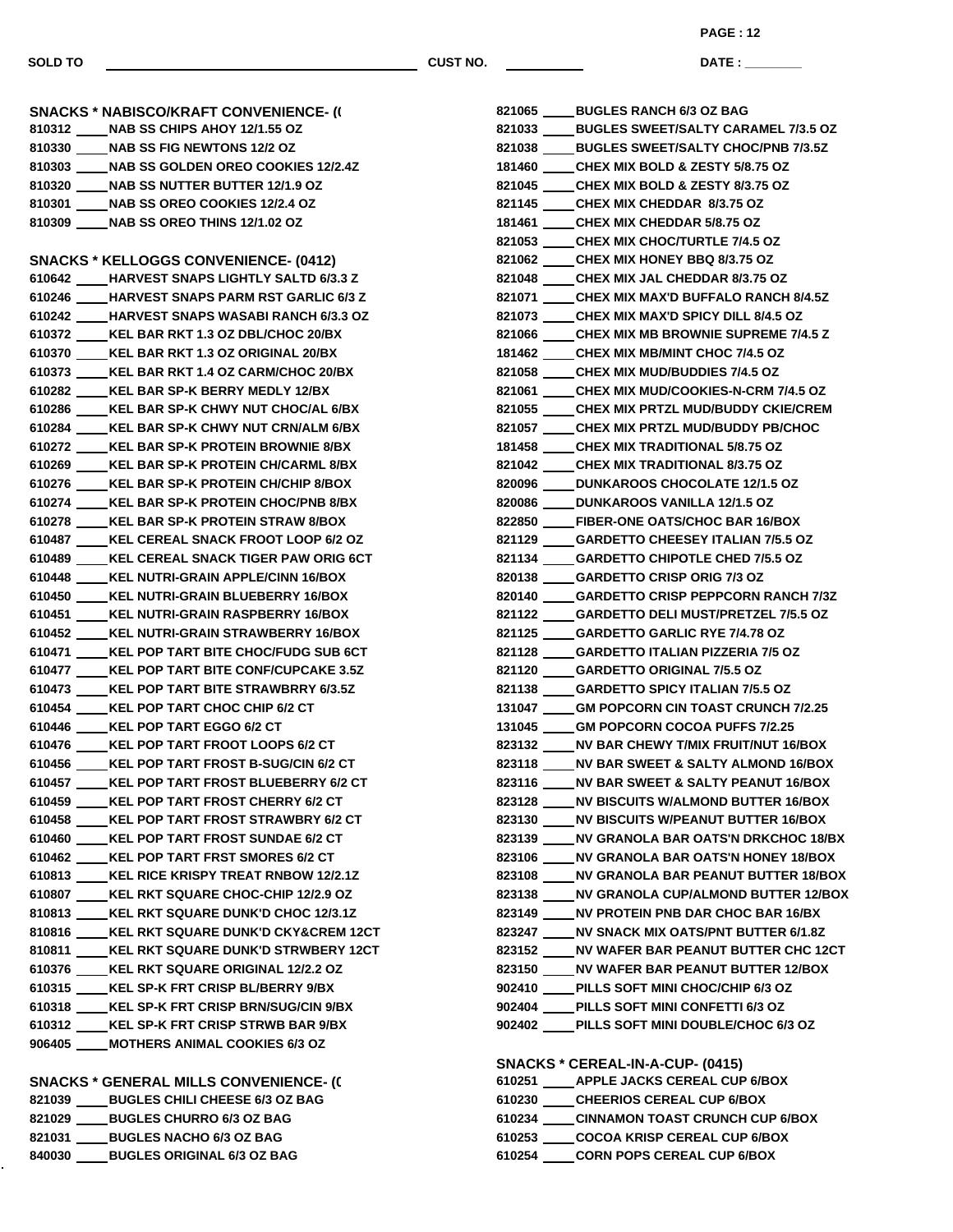**PAGE : 13**

**DATE : \_\_\_\_\_\_\_\_\_\_\_\_\_\_\_**

**SNACKS \* CEREAL-IN-A-CUP- (0415) FROOT LOOPS CEREAL CUP 6/BOX FROSTED FLAKES CEREAL CUP 6/BOX FROSTED MINI WHEATS CERAL CUP 6/BOX HONEY NUT CHEERIOS CUP 6/BOX LUCKY CHARMS CEREAL CUP 6/BOX RAISIN BRAN CRUNCH CEREAL CUP 6/BOX SNACKS \* MISC CAKES/PIES/COOKIES- (0417) MOON PIE BANANA 9/BX MOON PIE CARAMEL SALTED 9/BX MOON PIE CHOCOLATE 9/BX MOON PIE STRAWBERRY 9/BX MOON PIE VANILLA 9/BX SNACKS \* MORE SNACK ITEMS- (0425) ACT-II MW PCORN BUT-LOV 18/BX#23256 ACT-II MW PCORN BUTTER 18/BX#23226 ANDY CAPP B/B ONION RING 12/2 OZ ANDY CAPP BBQ FRIES 12/3 OZ ANDY CAPP CHEDDAR FRIES 12/3 OZ ANDY CAPP HOT FRIES 12/3 OZ ANDY CAPP RANCH FRIES 12/3 OZ BOOM CHICKA POP SW/SLT KT/CRN 12CT COMBOS 12/6.3 OZ CHEDDAR BACON COMBOS 12/6.3 OZ CRACKER CHEDDAR COMBOS 12/6.3 OZ CRACKER PEPP PIZZA COMBOS 12/6.3 OZ PRETZEL CHEDDAR COMBOS 12/6.3 OZ PRETZEL PIZZA COMBOS 12/6.3 OZ PRTZEL BUFF/BL CHS COMBOS 12/6.3 OZ SPCY HONEY MUSTARD CRETORS POPCORN CHS/CRML MIX 6/4.5Z CRUNCH & MUNCH CARAMEL 12/3.5 OZ CRUNCH & MUNCH TOF/PNT 12/3.5 OZ DOT'S HOMESTYLE PRETZEL 10/5 OZ DOT'S HOMESTYLE PRETZEL 30/16 OZ DOT'S SOUTHWEST PRETZEL 10/5 OZ DOT'S SOUTHWEST PRETZEL 30/16 OZ GOLDFISH CRACKER CHEDDAR 300/.75 OZ GOLDFISH VANILLA GRAHAM 300/.9 OZ HANNAH'S RED EGGS 46CT 1/GAL JET-PUFF BITES BIRTHDAY CAKE 6/4Z JET-PUFF BITES COCONUT 6/4Z JET-PUFF BITES S'MORE 6/4 OZ KIND ALMOND/COCONUT BAR 12/BX KIND BB/VAN/CASHEW BAR 12/BX KIND BREAKFAST ALMOND BUTTER 8/BX KIND BREAKFAST DARK CHOC COCOA 8/BX KIND CARAMEL ALMOND/SEA SALT 12/BX KIND CRAN/ALMOND +ANTIOX 12/BX KIND DARK-CHOC/ALMOND/COCONUT 12/BX KIND DARK-CHOC/ALMOND/MINT 12/BX KIND DARK-CHOC/CHERRY/CASHEW+ 12/BX KIND DARK-CHOC/NUT/SEA SALT 12/BX KIND DIP CLUST CHOC NUT/BERRIE 8/4Z KIND DIP CLUST DR CH/VAN CASHE 8/4Z KIND ENERGY CHOC PNT BUTTER 12/2.1Z**

| 823228 ____ KIND ENERGY CHOCOLATE CHUNK 12/2.1Z  |
|--------------------------------------------------|
| 823226 ____ KIND ENERGY PEANUT BUTTER 12/2.1Z    |
| 823219 ____ KIND FRUIT/NUT DELT BAR 12/BX        |
| 823238 ____KIND MILK CHOC ALMOND 1.4 OZ          |
| 823204 ____KIND PNB/DRK CHOC 12/BX               |
| 823214 ____KIND PROTEIN BAR PNB CRUNCH 12/BX     |
| 823218 ____ KIND PROTEIN BAR TS CRML PENUT 12CT  |
| 823209 ____ KIND SALT CARAMEL/DRK CHOC 12/BX     |
| 823211 ____ KIND SEA SALT/HNY RSTD NUTS 12/BX    |
| 820261 ____ KR HANDI SNAK CHEESE N'CRACKER 12CT  |
| 820273 ____ NUTELLA &GO SPREAD W/PRETZELS 12/BX  |
| 820262 ____ NUTELLA &GO SPREAD W/STICKS 12/BX    |
| 841027 _____ PL CHEESE BALL CAN ORIG 12/2.75 OZ  |
| 841030 _____ PL CHEESE BALL WHT CHEDDAR 6/2.75Z  |
| 197964 ____POP SEC MW BTR POPCORN 6/3PK          |
| 823114 ____POP-SECRET MW MOVIE MOVIE/THR 12/BX   |
| 188453 ____ POPCORN/IND AGE-WHT CHED 6/3.5 OZ    |
| 188457 ____POPCORN/IND BLACK/WHITE DRIZLE 6/6Z   |
| 188452 _____ POPCORN/IND KETTLE 6/3Z             |
| 188421 _____ POPCORN/IND MOVIE THEATER 6/3 OZ    |
| 823525 ____RICOS I/W JUMBO DILL PICKLE 12CT      |
| 820363 _____ SNYD EATSMART VEGGIE CRISP 8/1.25Z  |
| 820254 _____ SNYD MINI PRETZELS 8/3.5 OZ         |
| 820183 _____ SNYD PCS PRTZ HNY/MSTD/ONION 8/5Z   |
| 820175 _____ SNYD PIECES PRTZ HOT BUFF WING 8/5Z |
| 820190 _____ SNYD PIECES PRTZ PNT BUTTER 8/5 OZ  |
| 820258 _____ SNYD PRETZEL STICKS 8/3.5 OZ        |
| 821173 _____ SNYD PRTZ CRISP BUF-WING 8/3 OZ     |
| 821175 _____ SNYD PRTZ CRISP EVERYTHING 8/3 OZ   |
| 820178 ____ SNYD PRTZ CRISP GARLIC-PARM 8/3 OZ   |
| 820191 _____ SNYD PRTZ CRISP ORIG 8/3 OZ         |
| 820196 _____ SNYD PRTZ SEASONED TWIST STICK 8/5Z |
| 820256 _____ SNYD SEA SALT ROUNDS 8/3.5 OZ       |
| 820257 _____ SNYD SOURDOUGH PRETZEL NIBBLER 8/BX |
| 820166 _____ SNYD WHT/CHOC DIP PRETZELS 8/5 OZ   |
| 820244 ____T/CREEK CHEESE CURL CHED 12/3.25Z     |
| 820246 ____T/CREEK CHEESE CURL HOT 12/3.25 OZ    |
| 820248 ____T/CREEK CRACKLIN RED PEP STRP 12/4Z   |
| 820222 ____ T/CREEK CRACKLINS HOT HARD 12/2 OZ   |
| 820220 ____T/CREEK CRACKLINS REG 12/2 OZ         |
| 820214 ____T/CREEK PORK SKIN BBQ 12/2 OZ         |
| 820215 ____T/CREEK PORK SKIN CHILI-LIME 12/2OZ   |
| 820218 ____T/CREEK PORK SKIN DILL PKL 12/2 OZ    |
| 820212 ____T/CREEK PORK SKIN HOT 12/2 OZ         |
| 820210 ____T/CREEK PORK SKIN REG 12/2 OZ         |
| 820216 ____T/CREEK PORK SKIN SALT/VIN 12/2 OZ    |
| 820233 ____T/CREEK PORQ BBQ ZEST/CHIPOTL 12/2Z   |
| 820235 ____T/CREEK PORQ SMK BL/PEP SEA SLT 2Z    |
| 820184 ____T/CREEK SKINNY CRACKLIN BBQ 12/2 OZ   |
| 820186 ____T/CREEK SKINNY CRACKLIN CH/LI 12/2Z   |
| 820182 ____ T/CREEK SKINNY CRACKLIN HOT 12/2 OZ  |
| 820180 ____T/CREEK SKINNY CRACKLIN REG 12/2 OZ   |
| 296059 ____TGI FRIDAY POT SKIN PEPP/PIZZA 6CT    |
| 822130 ____ VAN-H I/W PICKLE LARGE HOT 12/BOX    |
| 822135 ____ VAN-H I/W PICKLE BIG PAPA 12/BOX     |
| 822133 ____ VAN-H I/W PICKLE HOT MAMA 12/BOX     |
| 822131 ____VAN-H I/W PICKLE JUMBO HOT 12/BOX     |
|                                                  |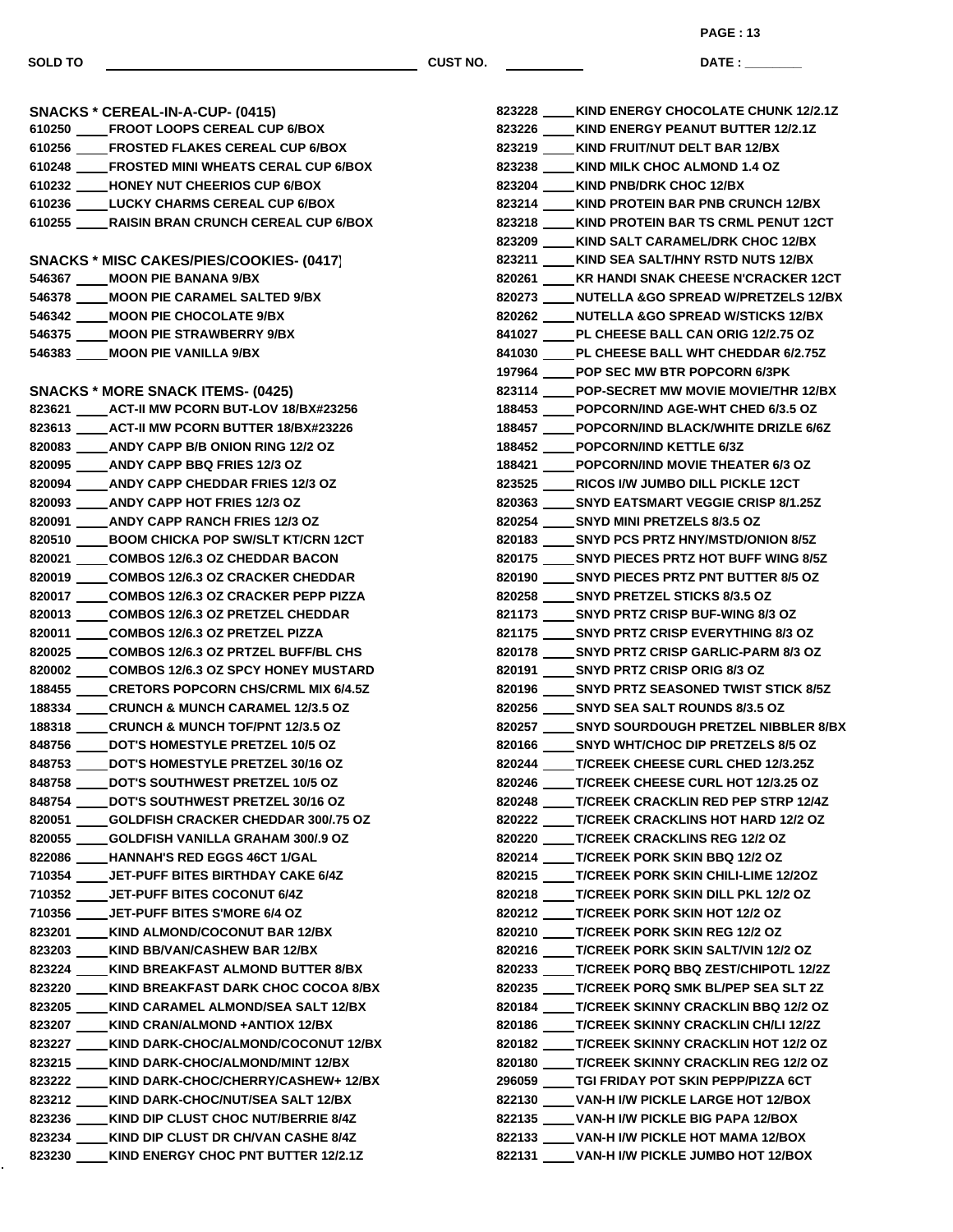**DATE : \_\_\_\_\_\_\_\_\_\_\_\_\_\_\_ PAGE : 14**

**SNACKS \* MORE SNACK ITEMS- (0425) VAN-H I/W PICKLE JUMBO SOUR 12/BOX VAN-H I/W PICKLE LARGE DILL 12/BOX VAN-H I/W PICKLE LARGE SOUR 12/BOX VAN-H IW PICKLE JUMBO MILD DIL 12CT VAN-H IW PICKLE JUMBO TAPATIO 12/BX CHIPS \* VALUE & STORE BRANDED CHIPS- (0) DORITO NACHO WALKING TACO 18/2.5 OZ DORITOS COOL RANCH 64/1.75 OZ DORITOS NACHO CHEESE 64/1.75 OZ CHEETOS CRUNCHY FLAMIN HOT 64/2 OZ CHEETOS CRUNCHY 64/2 OZ FRITO CHILI CHEESE 64/2 OZ FRITO CORN CHIPS 64/2 OZ FRITO SCOOPS WALKING TACO 18/2.5 OZ FUNYUNS ONION SNACKS 64/1.125 OZ LAYS CHIPS BBQ 64/1.5 OZ LAYS CHIPS CLASSIC 64/1.5 OZ LAYS CHIPS SR/CRM ONION 64/1.5 OZ LAYS CRISPS BAKED ORIG 64/1.125 OZ RUFFLES CHIPS CHED SR/CRM 64/1.5 OZ RUFFLES CHIPS ORIGINAL 64/1.5 OZ SUNCHIPS GARDEN SALSA 64/1.5 OZ SUNCHIPS HARVEST CHEDDAR 64/1.5 OZ CHIPS \* UNCLE RAY'S CHIPS- (0427) U/RAY BBQ CHIPS 9/8 OZ U/RAY BBQ POTATO CHIP 12/3 OZ U/RAY BULK 30/1.5 OZ BBQ POT/CHIP U/RAY BULK 30/1.5 OZ REG POT/CHIP U/RAY BULK 30/1.5 OZ SC/ONION CHIP U/RAY CHEDDAR SR/CR CHIP 9/8 OZ U/RAY CHEESE CRUNCHY CURL 12/3.625 U/RAY CHEESE PUFFS 12/BOX U/RAY CHIPOLTLE/JACK CH 12/3 OZ U/RAY CORN CHIPS 12/5 OZ U/RAY CORN CHIPS 24/2 OZ U/RAY DILL POT CHIPS 12/3 OZ U/RAY HOT POT CHIPS 12/3 OZ U/RAY MAPLE BACON CHIP 12/3 OZ U/RAY MESQUITE BBQ CHIP 12/3 OZ U/RAY ONION RINGS 12/2.75 OZ U/RAY POPCORN CHEDDAR 12/2.5 OZ U/RAY POPCORN WHT CHED 12/2.5 OZ U/RAY PORK RIND BBQ 12/2 OZ U/RAY PORK RIND HOT 12/2 OZ U/RAY PORK RIND SALT/VINEGAR 12/2Z U/RAY PORK RIND 12/2 OZ U/RAY PRETZELS 12/6 OZ U/RAY PRETZELS 24/2.5 OZ U/RAY REG POTATO CHIP 12/3 OZ U/RAY REGULAR CHIPS 9/8.5 OZ U/RAY RIPPLE CHIPS 9/8.5 OZ U/RAY RIPPLE POT CHIP 12/3 OZ U/RAY SALT/PEPPER CHIPS 12/3 OZ U/RAY SALT/VINEGAR CHIP 12/3 OZ**

| 320040 ____  | U/RAY SC-ONION POT CHIP 12/3 OZ                  |
|--------------|--------------------------------------------------|
| 320035       | <b>U/RAY SC/CHEDDAR CHIPS 12/3 OZ</b>            |
| 300059       | U/RAY SR/CRM ONION CHIPS 9/8 OZ                  |
| 302020       | U/RAY RACK #7503 36WX54X16"DEEP N/C              |
| 302076       | <b>U/RAY RACK CRM INLINE SHELF KIT36"</b>        |
| 302021       | <b>U/RAY RACK 48" INLINE SHELF KIT</b>           |
|              |                                                  |
|              | <b>CHIPS * PRINGLES- (0428)</b>                  |
| 188859 ____  | <b>PRINGLES CRISP BARBECUE 12/2.5 OZ</b>         |
| 188960       | <b>PRINGLES CRISP CHEESE 12/2.5 OZ</b>           |
| 188953       | <b>PRINGLES CRISP CHEEZ-UMS 12/1.4 OZ</b>        |
| 188964 ____  | <b>PRINGLES CRISP JALAPENO 12/CS</b>             |
| 188950 ____  | <b>PRINGLES CRISP ORIGINAL 12/1.3 OZ</b>         |
| 188958 _____ | <b>PRINGLES CRISP ORIGINAL 12/2.38 OZ</b>        |
| 188966 ____  | <b>PRINGLES CRISP PIZZA 12/CS</b>                |
| 188965 ____  | <b>PRINGLES CRISP SALT/VINGR 12/2.5 OZ</b>       |
| 188861       | <b>PRINGLES CRISP SCORCHIN BBQ 12/2.5Z</b>       |
| 188947 ____  | <b>PRINGLES CRISP SCORCHIN BBQ 14/5.5Z</b>       |
| 188863       | <b>PRINGLES CRISP SCORCHIN CHEESE 2.5Z</b>       |
| 188951 _____ | <b>PRINGLES CRISP SCORCHIN CHEESE 5.5Z</b>       |
| 188954 ____  | <b>PRINGLES CRISP SR CRM/ONION 12/1.4Z</b>       |
| 188969 ____  | <b>PRINGLES CRISP SR CRM/ONION 12/2.5Z</b>       |
| 188903       | <b>PRINGLES CRISP BBQ 14/5.5 OZ</b>              |
| 188908 ____  | <b>PRINGLES CRISP CHED CHEESE 14/5.5Z</b>        |
| 188900       | <b>PRINGLES CRISP CHED/SR CRM 14/5.5Z</b>        |
| 188952 ____  | <b>PRINGLES CRISP GARLIC PARM 14/5.2Z</b>        |
| 188945       | <b>PRINGLES CRISP JALAPENO 14/5.5 OZ</b>         |
| 188912       | <b>PRINGLES CRISP ORIGINAL 14/5.2 OZ</b>         |
| 188906       | <b>PRINGLES CRISP PIZZA 14/5.2 OZ</b>            |
| 188816       | <b>PRINGLES CRISP RANCH 14/5.2Z</b>              |
| 188956 _____ | <b>PRINGLES CRISP ROTSRIE CHKN 14/5.5Z</b>       |
| 188914       | <b>PRINGLES CRISP SALT/VINEGR 14/5.2Z</b>        |
| 188910       | <b>PRINGLES CRISP SR CRM/ONION 14/5.5</b>        |
| 188925       | <b>PRINGLES CRISP X-SR/CR DILL 14/5.5Z</b>       |
| 188907       | <b>PRINGLES SCORCHN CHIL/LIME 14/5.5Z</b>        |
| 188905       | <b>PRINGLES SCORCHN SRCR/ONION 14/5.5Z</b>       |
| 188887       | <b>PRINGLES WAVY FIRE RSTD JAL 8/4.8Z</b>        |
|              |                                                  |
|              | <b>CHIPS * MORE POTATO CHIPS- (0429)</b>         |
|              | 296418 _____ BOULDER KETTLE CHIP JALAPENO 8/2 OZ |
|              | 296408 ____ BOULDER KETTLE CHIP SEASLT/PEP 8/2Z  |
|              | 296406 _____ BOULDER KETTLE CHP VING/SEASLT 8/2Z |
|              | 824750 _____ JOSITOS CHILI LIME CHIPS 16/10 OZ   |
|              | 824748 _____ JOSITOS CHILI LIME CHIPS 8/4 OZ     |
|              | 298269 ____ KETTLE CHIP 15/5 OZ BACKYARD BBQ     |
|              | 296501 ____ KETTLE CHIP 6/2 OZ BACKYARD BBQ      |
|              | 296519 ____ KETTLE CHIP 6/2 OZ DILL PICKLE       |
|              | 296522 ____ KETTLE CHIP 6/2 OZ HONEY DIJON       |
|              | 296517 ____ KETTLE CHIP 6/2 OZ JALAPENO          |
|              | 296503 ____ KETTLE CHIP 6/2 OZ NEW YORK CHEDDAR  |
|              | 296520 ____ KETTLE CHIP 6/2 OZ PEPPERONCINI      |
|              | 296507 ____ KETTLE CHIP 6/2 OZ SALT & PEPPER     |
|              | 296513 ____ KETTLE CHIP 6/2 OZ SEA SALT          |
|              | 296510 ____ KETTLE CHIP 6/2 OZ SEA SALT/VINEGAR  |
|              | 298200 ____ KETTLE CHIP 8/5 OZ JALAPENO          |
|              | 298261 ____ KETTLE CHIP 8/5 OZ SALT & PEPPER     |
|              | 298243 ____ KETTLE CHIP 8/5 OZ SEA SALT VINEGAR  |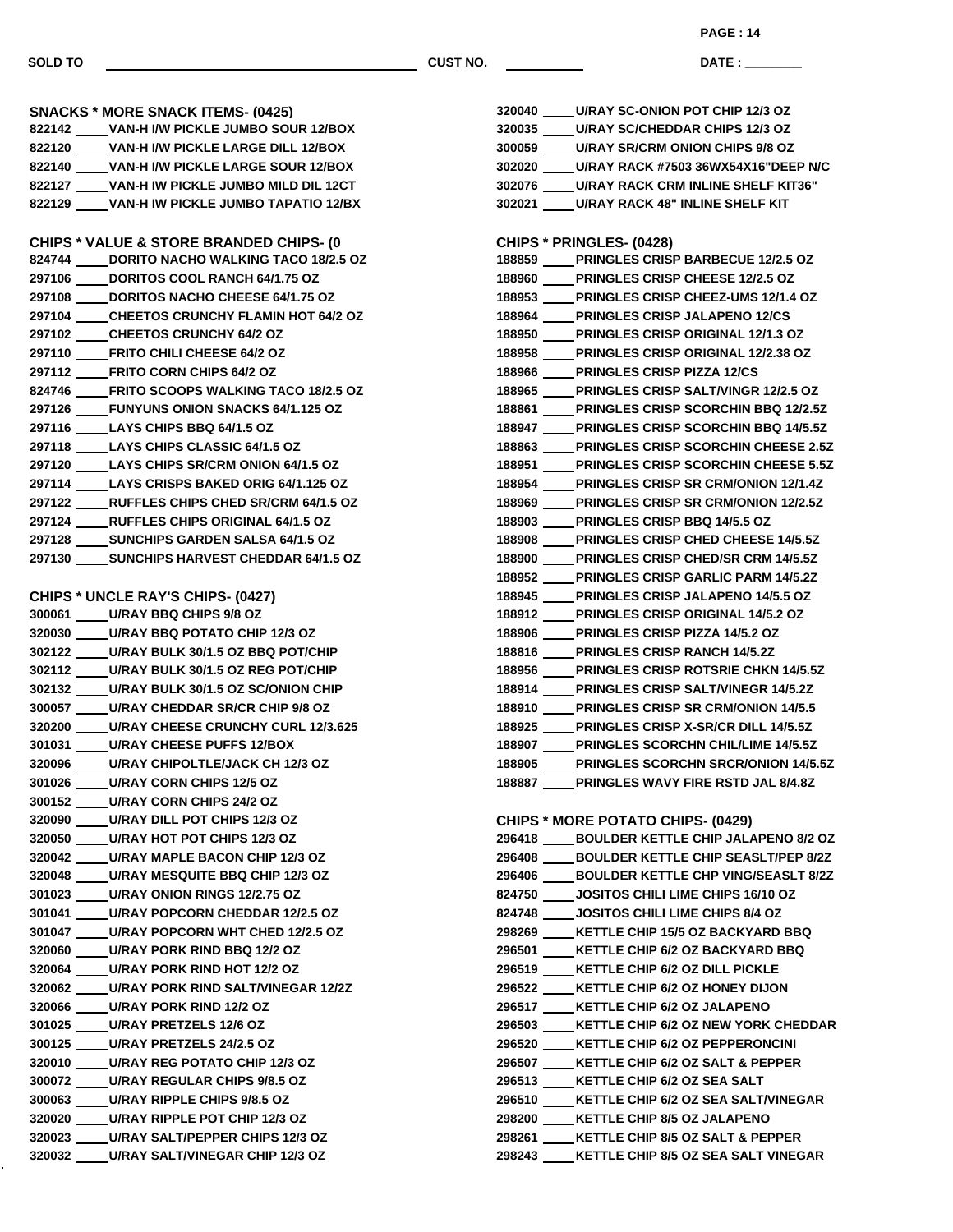ċ,

**SOLD TO CUST NO.**

**PAGE : 15**

**DATE : \_\_\_\_\_\_\_\_\_\_\_\_\_\_\_**

|        | <b>CHIPS * MORE POTATO CHIPS- (0429)</b>                |
|--------|---------------------------------------------------------|
|        | 296064 NUTRADRIED CH/BACON ME CRAZY 12/2 Z              |
|        | 296060 NUTRADRIED GARLICKIN PARM 12/1 OZ                |
|        | 299917 ______ SNYD-LJ CHIP JALAPENO LIME 6/2 OZ         |
|        | 299913 _____ SNYD-LJ CHIP NACHO CHIPOTLE 6/2 OZ         |
|        | 296106 TGI FRIDAY CHIP ONION RINGS 6/2 OZ               |
|        | 296020 TGI FRIDAY POT SKIN BACON CHED 6/3Z              |
|        |                                                         |
|        | 296025            TGI FRIDAY POT SKIN CHED-S/CRM 6/3Z   |
|        | 296010            TGI FRIDAY POT SKIN CHILI-CHS 6/CT    |
|        | 296051              TGI FRIDAY POT SKIN JAL-CHEDDAR 6CT |
|        |                                                         |
|        | 296040 TGI FRIDAY POT SKIN SC & ONION 6/CT              |
|        | 296045 TGI FRIDAY STICKS JAL/POPPER 6/CT                |
|        | 296042 TGI FRIDAY STICKS MOZZ CHEESE 6/CT               |
|        | 297017 ZAPP'S CAJUN DILL GATORATOR 10CT                 |
|        | 297019 _____ ZAPP'S MESQUITE BBQ KETTLE 10/2.5Z         |
|        | 297021 ZAPP'S VOODOO CHIPS 10/2.5 OZ                    |
|        | 297031 _____ ZAPP'S VOODOO HEAT 10CT                    |
|        |                                                         |
|        | <b>SNACKS * MISC MEATS &amp; JERKY ITEMS- (043)</b>     |
|        | 822402 CATTLEMAN FLANK STEAK JERKY 6/9 OZ               |
|        | 822400 CATTLEMAN FRONTIER SMK JERKY 6/6 OZ              |
|        | 822406 CATTLEMAN SMOKED SAUS STICKS 8/12OZ              |
|        | 822404 CATTLEMAN SMOKED SAUS STICKS 8/3 OZ              |
|        | 822408 CATTLEMAN TAKIS FUEGO STICKS 6/3 OZ              |
|        | 901449 DUKES HOT & SPICY PORK SAUSAGE 8/5Z              |
|        |                                                         |
|        | 822270 HANNAH'S BIG PKLD HOT SAUSGE 24/.99              |
|        | 822281 HANNAH'S BIG PKLD MILD SAUSG 20/.99              |
|        | 822094 HANNAH'S PIGS FEET 10-12CT 1/GAL                 |
|        | 822295 HANNAH'S PKLD MEXICANA SAUSG 20/.99              |
|        | 822110 HANNAH'S RED HOT SAUSAGE 39CT 1/GAL              |
|        | 822631 OLD TRAPPER BAG DELI STICK JAL 15Z               |
|        | 822635 OLD TRAPPER BAG DELI STICK ORIG 15Z              |
|        | 822633 OLD TRAPPER BAG DELI STICK TERI 15Z              |
|        | 822664 OLD TRAPPER JRKY HOT & SPICY 8/4Z                |
| 822645 | OLD TRAPPER JRKY OLD FASHION 12/10Z                     |
|        | 822658 _____ OLD TRAPPER JRKY OLD FASHION 8/4Z          |
|        | 822643 ____ OLD TRAPPER JRKY PEPPERED 12/10 OZ          |
|        | 822660 _____ OLD TRAPPER JRKY PEPPERED 8/4Z             |
|        | 822647 _____ OLD TRAPPER JRKY SPICY 12/10Z              |
|        | 822641 ____ OLD TRAPPER JRKY TERIYAKI 12/10Z            |
|        | 822662 ____ OLD TRAPPER JRKY TERIYAKI 8/4Z              |
|        | 821495 _____ PENROSE BIG MAMA SAUSAGE 12/BOX            |
|        | 821492 _____ PENROSE GIANT FIRECRACKER 15/BX            |
|        | 821494 _____ PENROSE TIJUANA MAMA 12/BOX                |
|        | 825804 STANS BEEF JERKY CRACK PEPPER 12/2Z              |
|        | 825810 _____ STANS BEEF JERKY CRACK PEPPR 6/4.75        |
|        | 825814 _____ STANS BEEF JERKY CRACK PEPPR 6/6.25        |
|        | 825806 _____ STANS BEEF JERKY HOT 12/2 OZ               |
|        | 825808 _____ STANS BEEF JERKY TERIYAKI 12/2 OZ          |
|        | 825802 _____ STANS BEEF JERKY TRADITIONAL 12/2Z         |
|        | 825812 _____ STANS BEEF JERKY TRADITIONAL 6/4.75        |
|        | 825816 _____ STANS BEEF JERKY TRADITIONAL 6/6.25        |
|        | 821014 _____ SWEETWOOD SMK/HS FATTY HNY/BQ 20/2Z        |
|        | 821012 _____ SWEETWOOD SMK/HS FATTY JAL 20/2 OZ         |
|        |                                                         |

| 821010 _____ SWEETWOOD SMK/HS FATTY ORIG 20/2 OZ |
|--------------------------------------------------|
| 821016 _____ SWEETWOOD SMK/HS FATTY TRIYKI 20/2Z |
| 822188 ____T/B BEEF-N-CHEDDAR KING 18/1.2 OZ     |
| 822320 ____T/B BEEF-N-CHEESE 20/1 OZ             |
| 822310 ____T/B DOUBLE SALAMI 20/1 OZ             |
| 822315 ____T/B TWIN BEEF STICKS 20/1 OZ          |
| 826111 ____WILD BILL'S BULK JERKY STRIP 15 OZ    |
| 826130 ____ WILD BILL'S ORIGINAL JERKY 12/BOX    |
|                                                  |
| <b>SNACKS * JACK LINK ITEMS- (0431)</b>          |
| 821604 ____ J/L BEEF STEAK BITES ORIGINAL 8/BX   |
| 821602 ____ J/L BEEF STEAK BITES TERIYAKI 8/BX   |
| 821373 ____ J/L BEEF STICK ORIGINAL 20/.92 OZ    |
| 821375 ____ J/L BEEF STICK TERIYAKI 20/.92 OZ    |
| 821308 ____ J/L BEEF STICKS ORIGINAL 24/BOX      |
| 821304 ____ J/L BEEF STICKS PEPPERONI 24/BOX     |
| 821306 ____J/L BEEF STICKS TERIYAKI 24/BOX       |
| 821302 _____ J/L BEEF STICKS WILD HEAT 24/BOX    |
| 821457 ____ J/L JERKY CHEW 12/ROLL *REGULAR*     |
| 821459 _____ J/L JERKY CHEW 12/ROLL TERIYAKI     |
| 821455 _____ J/L JERKY CHEW 36/JAR *REGULAR*     |
| 821453 _____ J/L JERKY CHEW 36/JAR TERIYAKI      |
| 821548 _____ J/L JRKY BEEF 10/1.25 OZ JALAPENO   |
| 821530 ____ J/L JRKY BEEF 10/1.25 OZ ORIGINAL    |
| 821536 ____ J/L JRKY BEEF 10/1.25 OZ PEPPERED    |
| 821532 ____ J/L JRKY BEEF 10/1.25 OZ TERIYAKI    |
| 821470 _____ J/L JRKY BEEF 8/2.6 OZ ZERO SUGAR   |
| 821642 _____ J/L JRKY BEEF 8/3.25 OZ JALAPENO    |
| 821466 _____ J/L JRKY BEEF 8/3.25 OZ ORIGINAL    |
| 821462 _____ J/L JRKY BEEF 8/3.25 OZ PEPPERED    |
| 821464 ____ J/L JRKY BEEF 8/3.25 OZ SWEET & HOT  |
| 821468 _____ J/L JRKY BEEF 8/3.25 OZ TERIYAKI    |
| 821472 _____ J/L JRKY BEEF 8/3.25 OZ WILD HEAT   |
| 821546 _____ J/L JRKY SWEET & HOT 10/BOX         |
| 821645 ____ J/L JRKY TENDER JERKY ORIG 8/10 OZ   |
| 821650 ____ J/L JRKY TENDER JERKY PEPPRD 8/10Z   |
| 821647 ____ J/L JRKY TENDER JERKY TERYKI 8/10Z   |
| 821544 ____ J/L JRKY TERY BF/STK TEND/BITE 10CT  |
| 821646 ____ J/L JRKY WILD RIVER BL/PEPER 8/3.5Z  |
| 821652 _____ J/L JRKY WILD RIVER BL/PEPPER 8/7Z  |
| 821638 ____ J/L JRKY WILD RIVER GR CHILE 8/3.5Z  |
| 821640 _____ J/L JRKY WILD RIVER HOT 8/3.5Z      |
| 821644 _____ J/L JRKY WILD RIVER MILD 8/3.5 OZ   |
| 821648 ____ J/L JRKY WILD RIVER MILD 8/7 OZ      |
| 821400 ____ J/L JUMBO BFSTEAK BLK PEPPER 12/BX   |
| 821395 ____ J/L JUMBO BFSTEAK ORIGINAL 12/BOX    |
| 821396 ____ J/L JUMBO BFSTEAK SWEET HOT 12/BX    |
| 821399 ____ J/L JUMBO BFSTEAK TERIYAKI 12/BX     |
| 821387 _____ J/L JUMBO TURKEY STRIP 12/BOX       |
| 821405 ____ J/L KPSTEAK BLACK/PEPPER BEEF 12/BX  |
| 821403 _____ J/L KPSTEAK KC-MP BBQ BEEF 12/BOX   |
| 821402 ____ J/L KPSTEAK ORIG KIPPER BEEF 12/BX   |
| 821401 _____ J/L KPSTEAK SWEET/HOT BEEF 12/BX    |
| 821422 _____ J/L KPSTEAK TERIYAKI BEEF 12/BOX    |
| 821584 ____ J/L SQUATCH BEEF STICK HOT 20/BX     |
| 821386 ____J/L SQUATCH BEEF STICK ORIG 20/BX     |
| 821390 ____ J/L SQUATCH XXL BF STICK HOT 24/BX   |